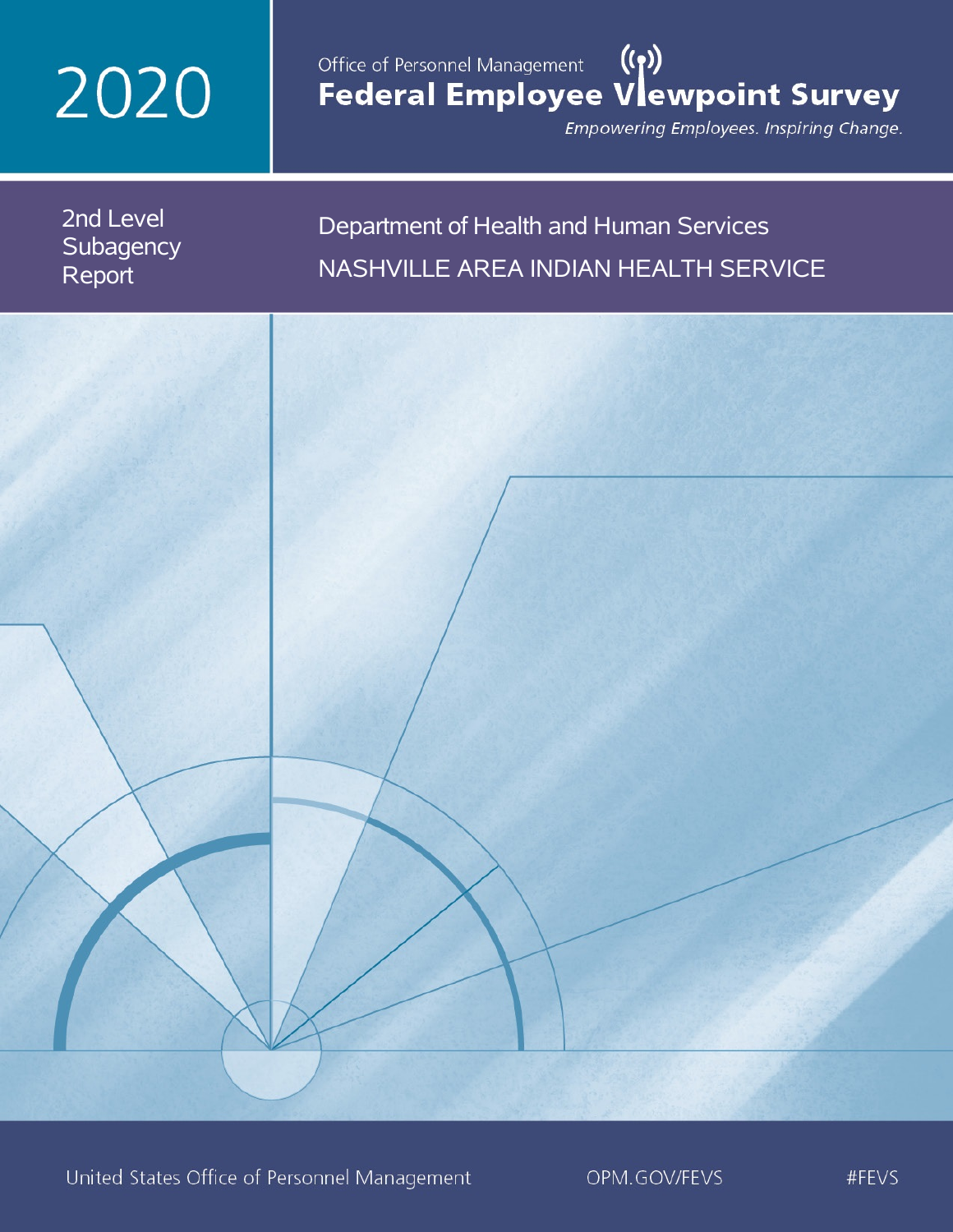# **Department of Health and Human Services NASHVILLE AREA INDIAN HEALTH SERVICE** *2nd Level Subagency Report*

This 2020 OPM Federal Employee Viewpoint Survey Report provides summary results for the core FEVS, telework, work-life, and demographic items for your subagency, including comparisons to your department or agency.

## **Response Summary**

| <b>Organizations</b>                    | <b>Surveys</b><br>Completed | <b>Response</b><br>Rate |
|-----------------------------------------|-----------------------------|-------------------------|
| Governmentwide                          | 624.800                     | 44.3%                   |
| Department of Health and Human Services | 50,393                      | 70.6%                   |
| Indian Health Service                   | 7.101                       | 54.7%                   |
| NASHVILLE AREA INDIAN HEALTH SERVICE    | 119                         | 89.5%                   |

# **Top 10 Positive & Negative Items and Leading & Trailing Your Comparison Group**

These sections provide high level information on how your sub-agency is doing.

# **Main Report Results**

The results include response percentages for each survey item. The definitions for the Positive, Neutral, and Negative response percentages vary in the following ways across the three primary response scales used in the survey:

Positive: *"Strongly Agree* and *Agree"* or *"Very Satisfied* and *Satisfied"* or *"Very Good* and *Good"* Neutral: *"Neither Agree nor Disagree"* or *"Neither Satisfied nor Dissatisfied"* or *"Fair"* Negative: *"Disagree* and *Strongly Disagree"* or *"Dissatisfied* and *Very Dissatisfied"* or *"Poor* and *Very Poor"*

Positive, Neutral, and Negative percentages are based on the total number of responses (N) that are in these three categories. The number of *Do Not Know (DNK), Choose Not to Participate, Not Available to me,* or *Unaware of Programs* responses, where applicable, is listed separately.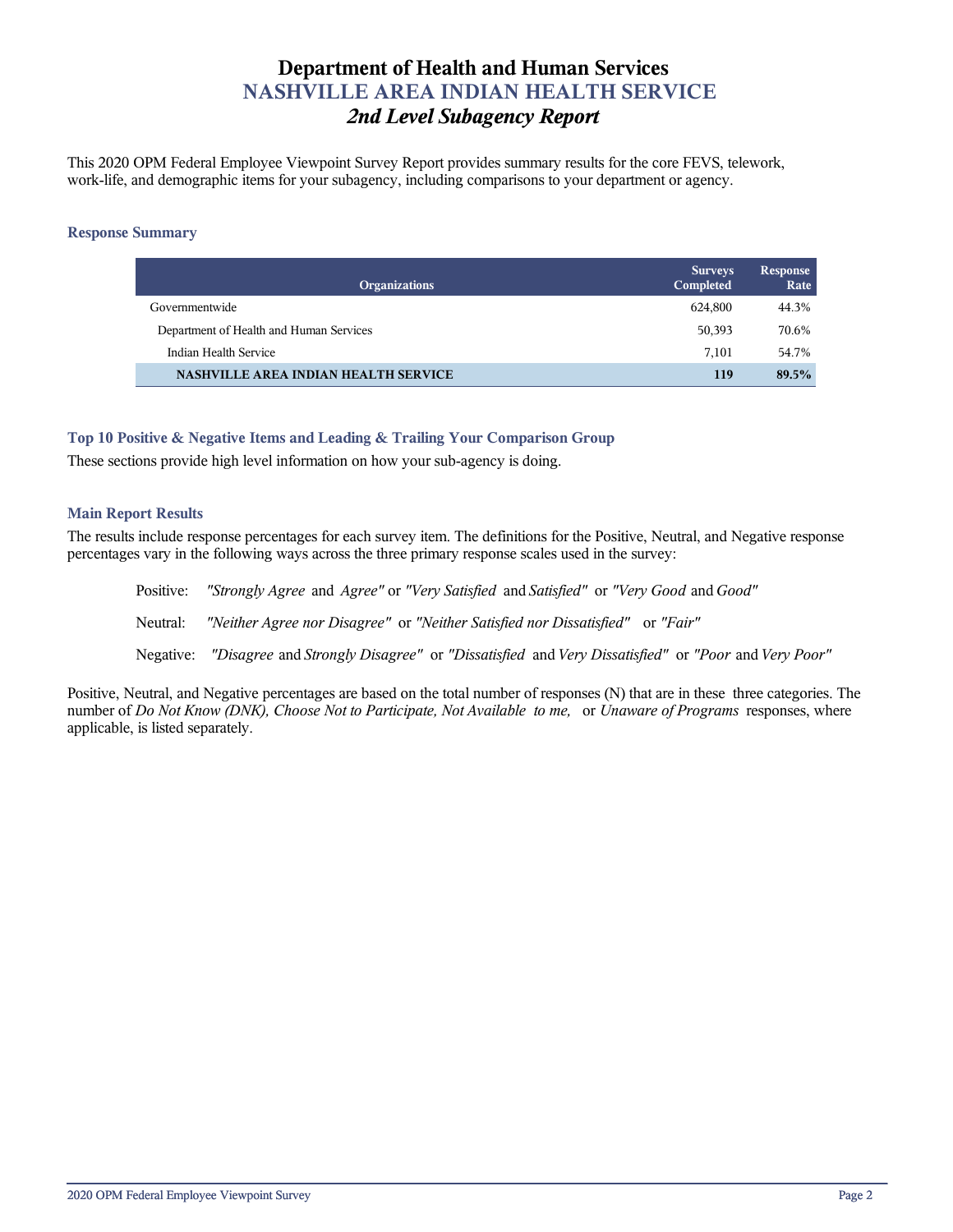# **Top 10 Positive & Negative Items**

The figures below highlight the top 10 positive and negative results from the survey to help you quickly identify the most positive and most negative aspects of the organizational environment (only items 1 to 10 and 12 to 38 are included). Use this snapshot as a quick reference or overview of your OPM FEVS results.

# *Highest Percent Positive*

(Q20)

| 84.7% | I know how my work relates to the agency's<br>goals. $(Q7)$                                                      |
|-------|------------------------------------------------------------------------------------------------------------------|
| 83.1% | My supervisor supports my need to balance<br>work and other life issues. (Q19)                                   |
| 82.3% | My supervisor treats me with respect. $(Q23)$                                                                    |
| 79.8% | My work unit has the job-relevant<br>knowledge and skills necessary to<br>accomplish organizational goals. (Q13) |
| 78.1% | Employees are protected from health and<br>safety hazards on the job. (Q15)                                      |
| 74.8% | My supervisor listens to what I have to say.<br>(Q22)                                                            |
| 73.5% | I know what is expected of me on the job.<br>(Q4)                                                                |
| 73.3% | My work gives me a feeling of personal<br>accomplishment. (Q3)                                                   |
| 73.3% | My agency is successful at accomplishing its<br>mission. $(Q16)$                                                 |
| 73.0% | My supervisor is committed to a workforce<br>representative of all segments of society.                          |

# *Highest Percent Negative*

- 30.6% In my work unit, steps are taken to deal with a poor performer who cannot or will not improve. (Q10)
- 30.4% In my work unit, differences in performance are recognized in a meaningful way. (Q12)
- 30.2% I can disclose a suspected violation of any law, rule or regulation without fear of reprisal. (Q8)
- 29.6% Managers promote communication among different work units (for example, about projects, goals, needed resources). (Q29)
- 29.5% I believe the results of this survey will be used to make my agency a better place to work. (Q18)
- 29.5% How satisfied are you with the recognition you receive for doing a good job? (Q35)
- 26.9% In my organization, senior leaders generate high levels of motivation and commitment in the workforce. (Q26)
- 25.6% My organization's senior leaders maintain high standards of honesty and integrity. (Q27)
- 25.3% Considering everything, how satisfied are you with your pay? (Q37)
- 24.0% My talents are used well in the workplace. (Q6)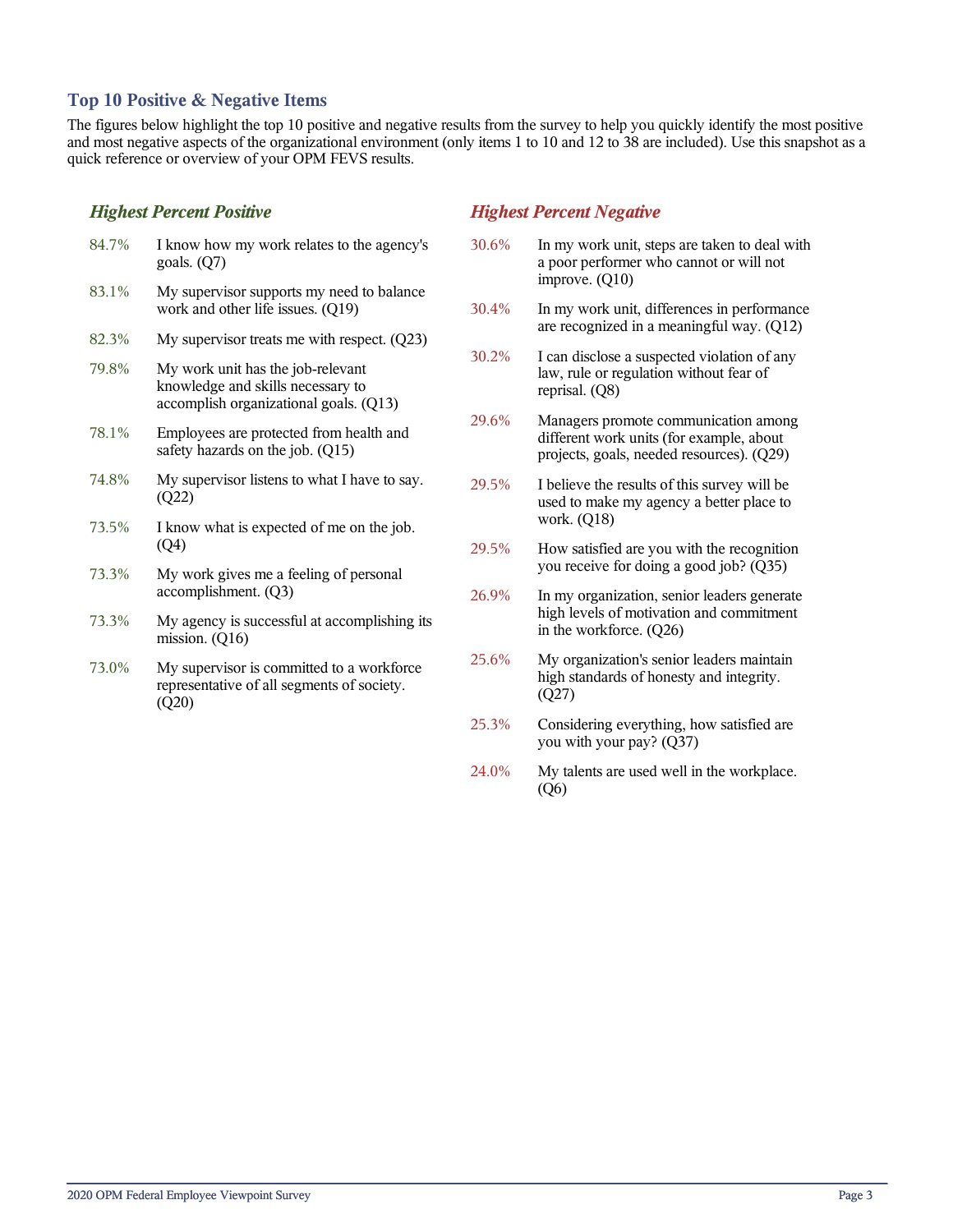# **Leading Your Comparison Group**

The figure below allows you to see where your subagency results are higher than your comparison group (Indian Health Service) average (only items 1 to 10 and 12 to 38 are included). Only survey items with differences of 3 percentage points or more from your comparison group average are displayed. If your subagency has more than 10 items that are higher than the average, only the 10 items with the greatest differences are shown. An '\*' in % Positive Response represents a percentage less than 8.

NASHVILLE AREA INDIAN HEALTH SERVICE

m Indian Health Service

| <b>Survey Item</b>                                                                                               | % Positive Response | <b>Difference</b> |
|------------------------------------------------------------------------------------------------------------------|---------------------|-------------------|
| Senior leaders demonstrate support for<br>Work-Life programs. (Q32)                                              | 59.6%<br>47.6%      | $+12.0$           |
| My supervisor supports my need to balance<br>work and other life issues. (Q19)                                   | $83.1\%$<br>71.7%   | $+11.4$           |
| Employees are recognized for providing high<br>quality products and services. (Q14)                              | 58.1%<br>48.3%      | $+9.8$            |
| Managers communicate the goals of the<br>organization. (Q28)                                                     | 61.5%<br>53.6%      | $+7.9$            |
| My supervisor treats me with respect. $(Q23)$                                                                    | 82.3%<br>74.4%      | $+7.9$            |
| My supervisor is committed to a workforce<br>representative of all segments of society. (Q20)                    | 73.0%<br>65.6%      | $+7.4$            |
| Employees are protected from health and<br>safety hazards on the job. (Q15)                                      | 78.1%<br>71.1%      | $+7.0$            |
| Managers promote communication among<br>different work units. (Q29)                                              | 53.4%<br>47.2%      | $+6.2$            |
| My work unit has the job-relevant knowledge<br>and skills necessary to accomplish<br>organizational goals. (Q13) | 79.8%<br>73.9%      | $+5.9$            |
| Supervisors in my work unit support employee<br>development. (Q21)                                               | 70.4%<br>64.6%      | $+5.8$            |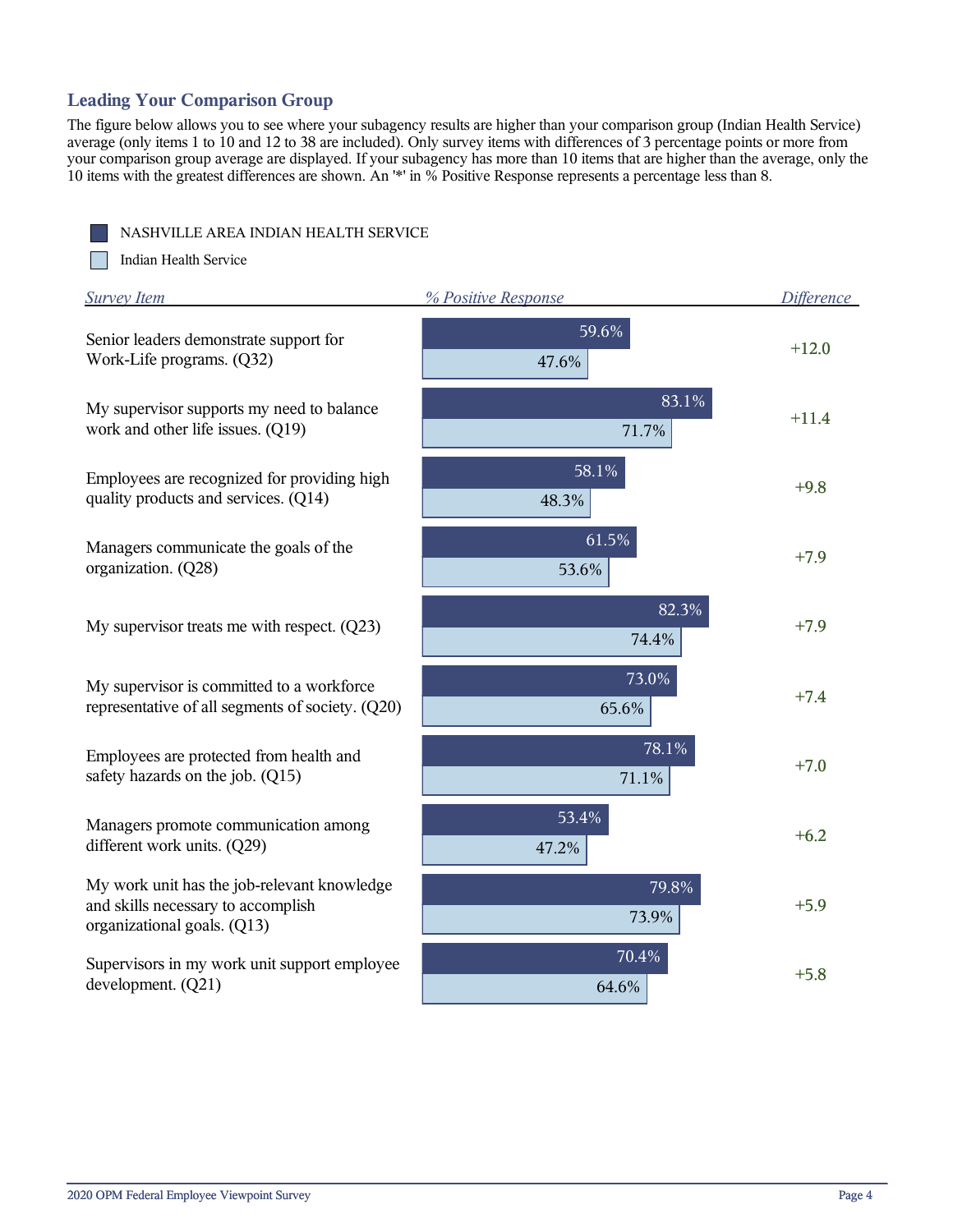# **Trailing Your Comparison Group**

The figure below allows you to see where your subagency results are lower than your comparison group (Indian Health Service) average (only items 1 to 10 and 12 to 38 are included). Only survey items with differences of 3 percentage points or more from your comparison group average are displayed. If your subagency has more than 10 items that are lower than the average, only the 10 items with the greatest differences are shown. An '\*' in % Positive Response represents a percentage less than 8.

|--|

m Indian Health Service

| <b>Survey Item</b>                                                                                         | % Positive Response | <b>Difference</b> |
|------------------------------------------------------------------------------------------------------------|---------------------|-------------------|
| I know what is expected of me on the<br>job. $(Q4)$                                                        | 73.5%<br>84.8%      | $-11.3$           |
| Considering everything, how satisfied are<br>you with your pay? (Q37)                                      | 53.0%<br>63.9%      | $-10.9$           |
| Considering everything, how satisfied are<br>you with your job? (Q36)                                      | $63.0\%$<br>70.5%   | $-7.5$            |
| Overall, how good a job do you feel is being<br>done by your immediate supervisor? $(Q25)$                 | 59.6%<br>64.9%      | $-5.3$            |
| I recommend my organization as a good place<br>to work. $(Q17)$                                            | 60.4%<br>64.9%      | $-4.5$            |
| I have trust and confidence in my<br>supervisor. $(Q24)$                                                   | 60.4%<br>64.1%      | $-3.7$            |
| I can disclose a suspected violation of any<br>law, rule or regulation without fear of<br>reprisal. $(Q8)$ | 56.3%<br>59.3%      | $-3.0$            |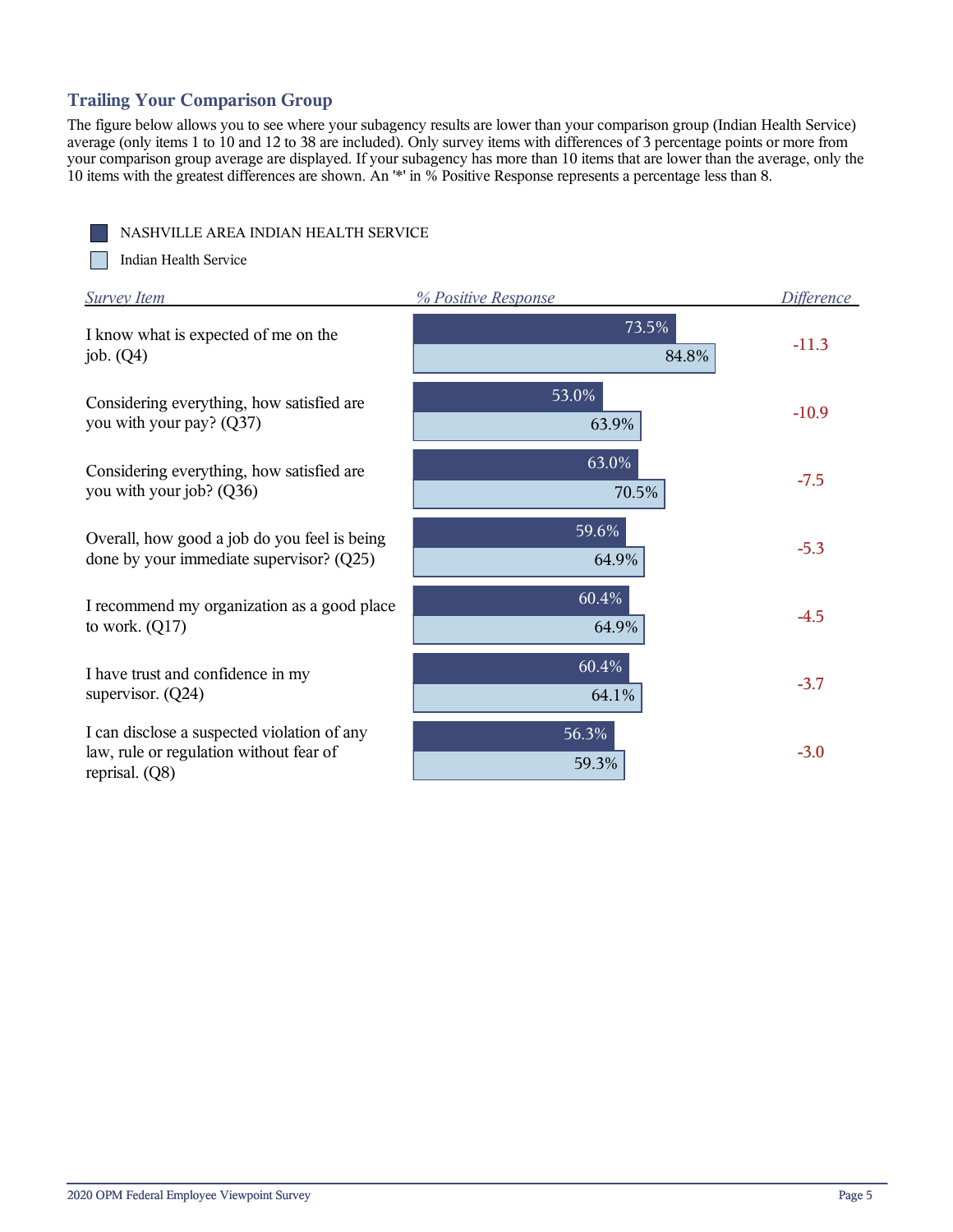# **My Work Experience**

# *1. I am given a real opportunity to improve my skills in my organization.*

| <b>Organizations</b>                        |         | <b>Positive</b> | <b>Neutral</b> | <b>Negative</b> |
|---------------------------------------------|---------|-----------------|----------------|-----------------|
| Governmentwide                              | 619.947 | 69.9%           | 15.2%          | 14.8%           |
| Department of Health and Human Services     | 50.112  | 75.8%           | 13.3%          | 10.9%           |
| Indian Health Service                       | 7.053   | 64.3%           | 19.2%          | 16.5%           |
| <b>NASHVILLE AREA INDIAN HEALTH SERVICE</b> | 119     | $65.1\%$        | 14.3%          | $20.6\%$        |

# *2. I feel encouraged to come up with new and better ways of doing things.*

| <b>Organizations</b>                        | N       | <b>Positive</b> | <b>Neutral</b> | <b>Negative</b> |
|---------------------------------------------|---------|-----------------|----------------|-----------------|
| Governmentwide                              | 615.099 | 66.6%           | 15.9%          | 17.5%           |
| Department of Health and Human Services     | 49.723  | 72.9%           | 14.0%          | 13.1%           |
| Indian Health Service                       | 6.994   | 61.1%           | 19.8%          | 19.1%           |
| <b>NASHVILLE AREA INDIAN HEALTH SERVICE</b> | 119     | 65.0%           | 12.2%          | $22.7\%$        |

# *3. My work gives me a feeling of personal accomplishment.*

| <b>Organizations</b>                        | N       | <b>Positive</b> | <b>Neutral</b> | <b>Negative</b> |
|---------------------------------------------|---------|-----------------|----------------|-----------------|
| Governmentwide                              | 618.334 | 74.6%           | 13.7%          | 11.7%           |
| Department of Health and Human Services     | 49.967  | 80.5%           | 11.4%          | 8.0%            |
| Indian Health Service                       | 7.003   | 74.5%           | 14.9%          | 10.6%           |
| <b>NASHVILLE AREA INDIAN HEALTH SERVICE</b> | 119     | 73.3%           | 11.8%          | 14.9%           |

# *4. I know what is expected of me on the job.*

| <b>Organizations</b>                        | N       | <b>Positive</b> | <b>Neutral</b> | <b>Negative</b> |
|---------------------------------------------|---------|-----------------|----------------|-----------------|
| Governmentwide                              | 621.862 | 83.5%           | 9.2%           | 7.3%            |
| Department of Health and Human Services     | 50.138  | 86.0%           | 8.1%           | 5.9%            |
| Indian Health Service                       | 7.057   | 84.8%           | 8.9%           | 6.3%            |
| <b>NASHVILLE AREA INDIAN HEALTH SERVICE</b> | 118     | $73.5\%$        | 9.5%           | $16.9\%$        |

### *5. My workload is reasonable.*

I

| <b>Organizations</b>                        | N       | <b>Positive</b> | <b>Neutral</b> | <b>Negative</b> | <b>DNK</b><br>(N) |
|---------------------------------------------|---------|-----------------|----------------|-----------------|-------------------|
| Governmentwide                              | 619.493 | 66.7%           | 12.7%          | 20.6%           | 931               |
| Department of Health and Human Services     | 50.052  | 67.6%           | 12.7%          | 19.7%           | 60                |
| Indian Health Service                       | 7.048   | 66.4%           | 14.0%          | 19.6%           | 11                |
| <b>NASHVILLE AREA INDIAN HEALTH SERVICE</b> | 119     | 66.0%           | 14.1%          | 19.9%           | $\mathbf{0}$      |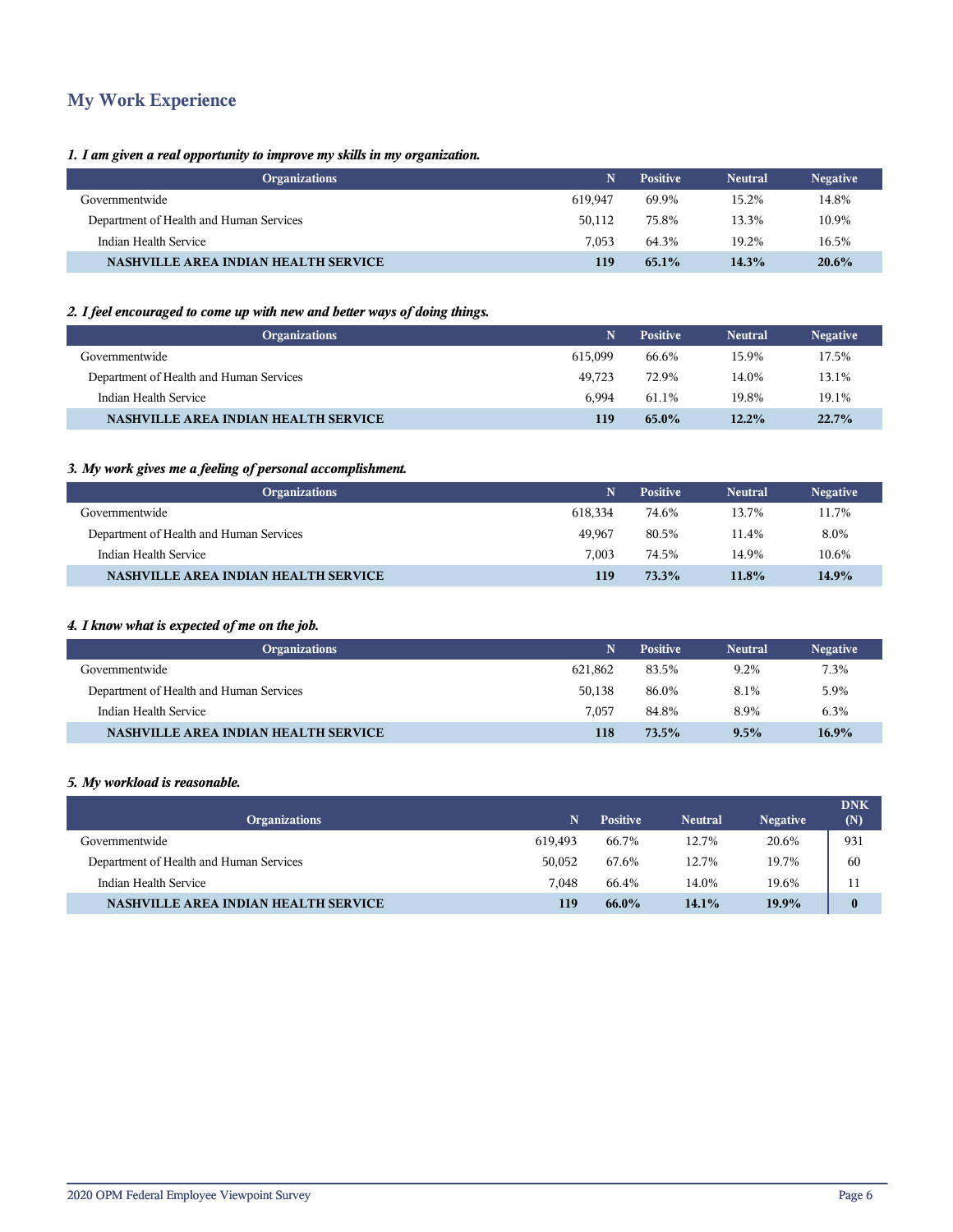# **My Work Experience (continued)**

# *6. My talents are used well in the workplace.*

| <b>Organizations</b>                        | N       | <b>Positive</b> | <b>Neutral</b> | <b>Negative</b> | <b>DNK</b><br>(N) |
|---------------------------------------------|---------|-----------------|----------------|-----------------|-------------------|
| Governmentwide                              | 611.287 | 65.9%           | 15.3%          | 18.8%           | 1,541             |
| Department of Health and Human Services     | 49.454  | 70.5%           | 14.4%          | 15.1%           | 89                |
| Indian Health Service                       | 6.969   | 68.9%           | 16.7%          | 14.4%           | 21                |
| <b>NASHVILLE AREA INDIAN HEALTH SERVICE</b> | 119     | 69.3%           | $6.7\%$        | $24.0\%$        | $\bf{0}$          |

## *7. I know how my work relates to the agency's goals.*

| <b>Organizations</b>                    | N       | <b>Positive</b> | <b>Neutral</b> | <b>Negative</b> | <b>DNK</b><br>(N) |
|-----------------------------------------|---------|-----------------|----------------|-----------------|-------------------|
| Governmentwide                          | 618.591 | 87.1%           | 7.9%           | 5.0%            | 1,479             |
| Department of Health and Human Services | 49.901  | 89.9%           | 6.7%           | 3.4%            | 102               |
| Indian Health Service                   | 7.005   | 86.5%           | 9.9%           | 3.7%            | 25                |
| NASHVILLE AREA INDIAN HEALTH SERVICE    | 119     | 84.7%           | $7.4\%$        | 7.9%            | $\bf{0}$          |

### *8. I can disclose a suspected violation of any law, rule or regulation without fear of reprisal.*

| <b>Organizations</b>                        | N       | <b>Positive</b> | <b>Neutral</b> | <b>Negative</b> | <b>DNK</b><br>(N) |
|---------------------------------------------|---------|-----------------|----------------|-----------------|-------------------|
| Governmentwide                              | 604.744 | 68.5%           | 16.1%          | 15.4%           | 18,046            |
| Department of Health and Human Services     | 48.101  | 67.7%           | 17.8%          | 14.5%           | 2,074             |
| Indian Health Service                       | 6.953   | 59.3%           | 19.8%          | 20.9%           | 120               |
| <b>NASHVILLE AREA INDIAN HEALTH SERVICE</b> | 118     | 56.3%           | $13.4\%$       | 30.2%           |                   |

# **My Work Unit**

# *9. The people I work with cooperate to get the job done.*

| <b>Organizations</b>                        | N       | <b>Positive</b> | <b>Neutral</b> | <b>Negative</b> |
|---------------------------------------------|---------|-----------------|----------------|-----------------|
| Governmentwide                              | 623.646 | 84.1%           | 8.5%           | 7.4%            |
| Department of Health and Human Services     | 50,280  | 86.2%           | 7.7%           | 6.2%            |
| Indian Health Service                       | 7.090   | 70.8%           | 15.3%          | 13.9%           |
| <b>NASHVILLE AREA INDIAN HEALTH SERVICE</b> | 119     | $69.9\%$        | 15.2%          | $14.9\%$        |

### *10. In my work unit, steps are taken to deal with a poor performer who cannot or will not improve.*

| <b>Organizations</b>                    | N       | <b>Positive</b> | <b>Neutral</b> | <b>Negative</b> | <b>DNK</b><br>(N) |
|-----------------------------------------|---------|-----------------|----------------|-----------------|-------------------|
| Governmentwide                          | 540.222 | 42.3%           | 27.5%          | 30.2%           | 83,418            |
| Department of Health and Human Services | 42,095  | 46.8%           | 28.8%          | 24.4%           | 8,163             |
| Indian Health Service                   | 6.636   | 35.6%           | 27.4%          | 37.0%           | 455               |
| NASHVILLE AREA INDIAN HEALTH SERVICE    | 108     | 39.3%           | $30.1\%$       | $30.6\%$        | 10                |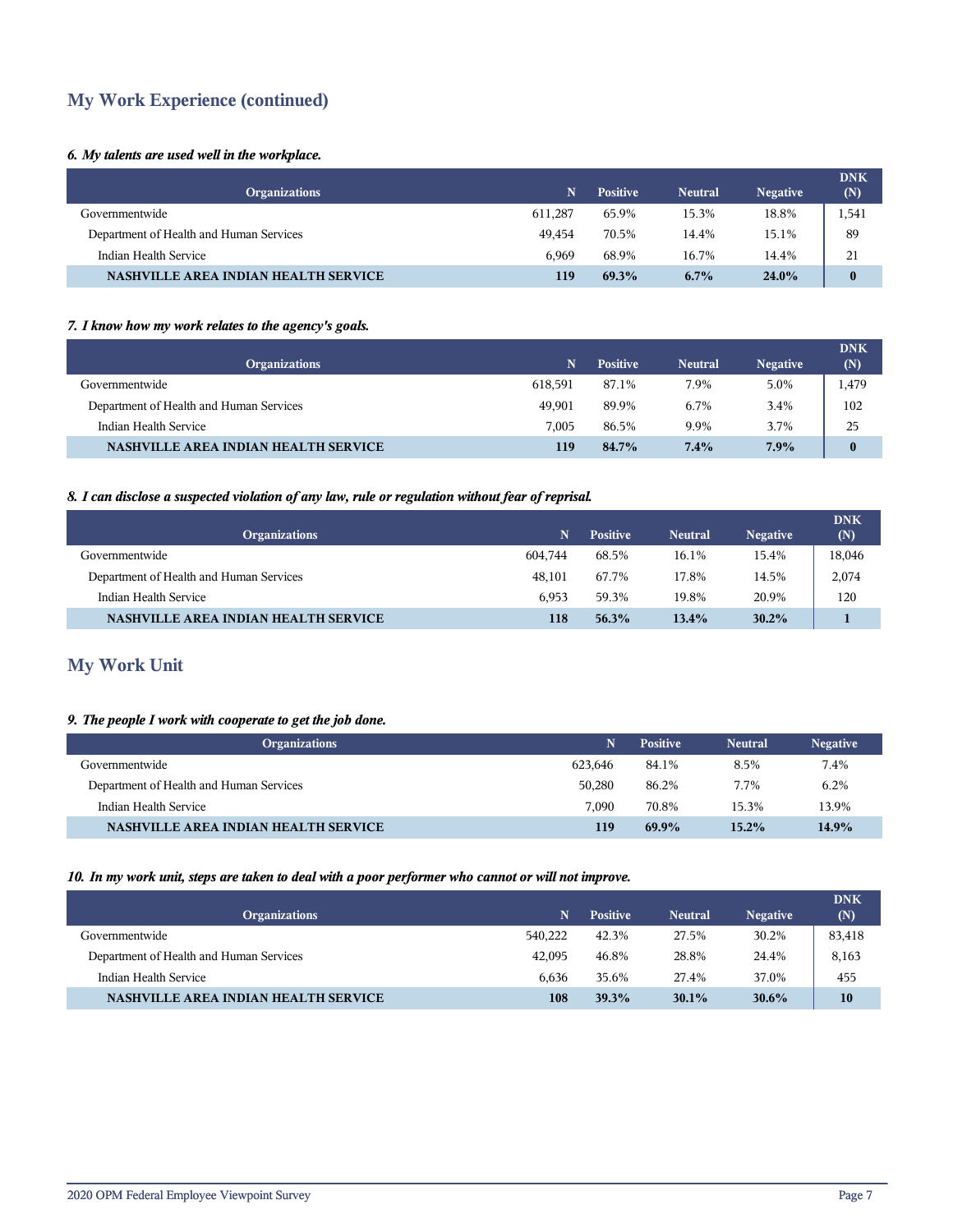# **My Work Unit (continued)**

# *11. In my work unit poor performers usually:*

| <b>Organizations</b>                        | $\mathbf N$ | Remain<br>In Work<br><b>Unit And</b><br>Improve<br>Over<br>Time | Remain<br>In Work<br>Unit And<br>Continue<br>To<br>Under-<br>Perform | Leave<br>Work Unit-<br><b>Removed</b><br><sub>or</sub><br><b>Transferred</b> | Leave<br>Work<br>Unit-<br>Quit | No Poor<br><b>Performers In</b><br><b>Work Unit</b> | Do Not<br>Know<br>(N) |
|---------------------------------------------|-------------|-----------------------------------------------------------------|----------------------------------------------------------------------|------------------------------------------------------------------------------|--------------------------------|-----------------------------------------------------|-----------------------|
| Governmentwide                              | 479,951     | 18.6%                                                           | 49.3%                                                                | 9.3%                                                                         | 2.0%                           | 20.8%                                               | 143,690               |
| Department of Health and Human Services     | 37,049      | 21.2%                                                           | 41.6%                                                                | 9.7%                                                                         | 2.6%                           | 24.8%                                               | 13,199                |
| Indian Health Service                       | 5,697       | 19.8%                                                           | 57.0%                                                                | 5.9%                                                                         | 2.7%                           | 14.5%                                               | 1,393                 |
| <b>NASHVILLE AREA INDIAN HEALTH SERVICE</b> | 93          | 26.9%                                                           | 48.0%                                                                | 5.5%                                                                         | 3.5%                           | $16.1\%$                                            | 26                    |

# *12. In my work unit, differences in performance are recognized in a meaningful way.*

| <b>Organizations</b>                        | N       | <b>Positive</b> | <b>Neutral</b> | <b>Negative</b> | <b>DNK</b><br>(N) |
|---------------------------------------------|---------|-----------------|----------------|-----------------|-------------------|
| Governmentwide                              | 574.692 | 50.9%           | 25.0%          | 24.1%           | 48,809            |
| Department of Health and Human Services     | 45.977  | 57.1%           | 23.3%          | 19.6%           | 4,281             |
| Indian Health Service                       | 6.810   | 42.8%           | 27.8%          | 29.4%           | 277               |
| <b>NASHVILLE AREA INDIAN HEALTH SERVICE</b> | 111     | 41.5%           | 28.1%          | $30.4\%$        | 8                 |

# *13. My work unit has the job-relevant knowledge and skills necessary to accomplish organizational goals.*

| <b>Organizations</b>                        | N       | <b>Positive</b> | <b>Neutral</b> | <b>Negative</b> | <b>DNK</b><br>(N) |
|---------------------------------------------|---------|-----------------|----------------|-----------------|-------------------|
| Governmentwide                              | 618.137 | 81.9%           | 10.5%          | 7.6%            | 5,585             |
| Department of Health and Human Services     | 49.869  | 85.0%           | 9.1%           | 5.9%            | 414               |
| Indian Health Service                       | 7.025   | 73.9%           | 16.8%          | 9.4%            | 60                |
| <b>NASHVILLE AREA INDIAN HEALTH SERVICE</b> | 115     | 79.8%           | 11.5%          | $8.6\%$         | $\overline{2}$    |

# **My Agency**

# *14. Employees are recognized for providing high quality products and services.*

| N       | <b>Positive</b> | <b>Neutral</b> | <b>Negative</b> | <b>DNK</b><br>(N) |
|---------|-----------------|----------------|-----------------|-------------------|
| 614.057 | 64.3%           | 17.0%          | 18.8%           | 7,882             |
| 49.602  | 70.7%           | 15.0%          | 14.3%           | 579               |
| 6.996   | 48.3%           | 24.0%          | 27.7%           | 70                |
| 118     | 58.1%           | 18.0%          | $24.0\%$        |                   |
|         |                 |                |                 |                   |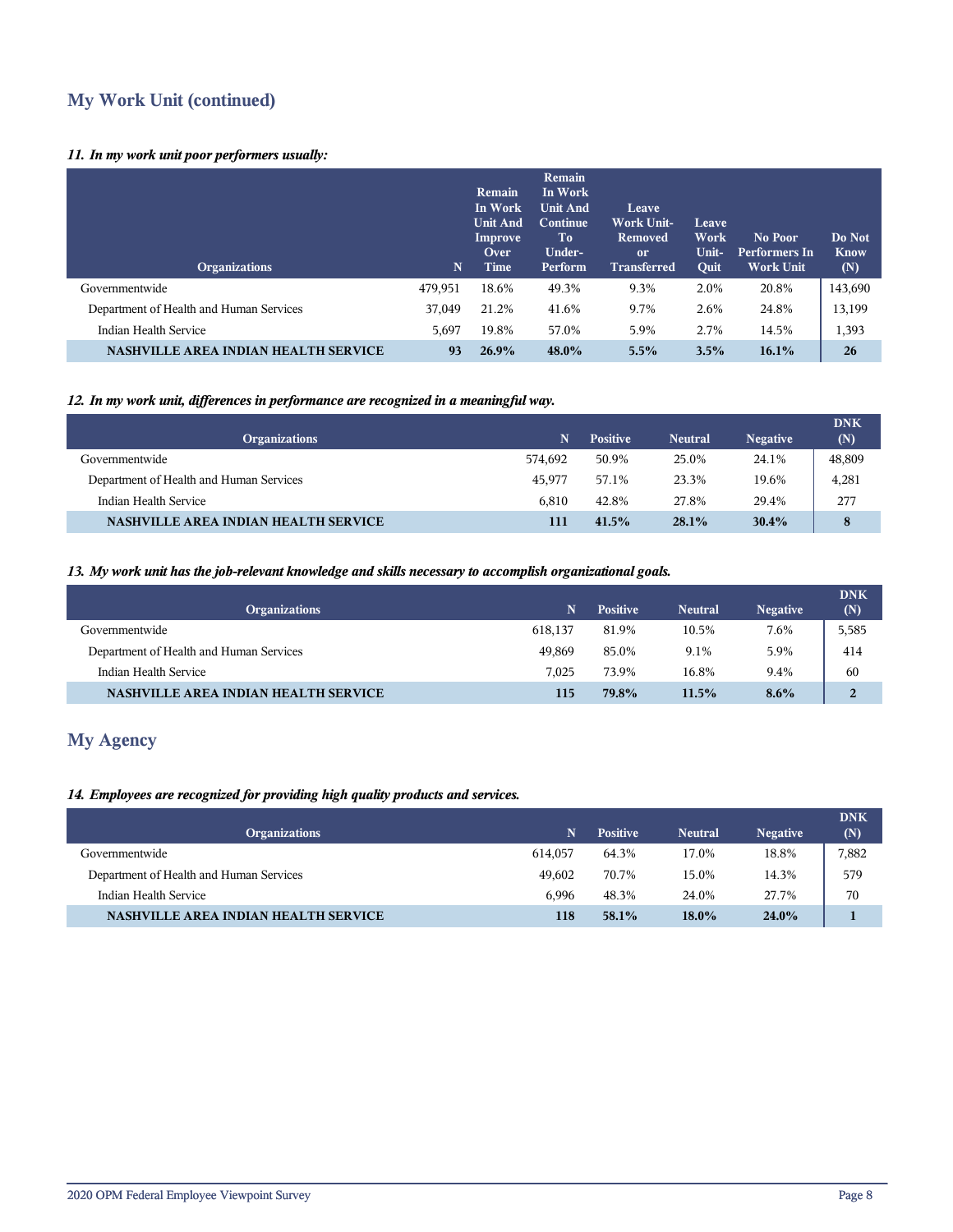# **My Agency (continued)**

# *15. Employees are protected from health and safety hazards on the job.*

| <b>Organizations</b>                        | N       | <b>Positive</b> | <b>Neutral</b> | <b>Negative</b> | <b>DNK</b><br>(N) |
|---------------------------------------------|---------|-----------------|----------------|-----------------|-------------------|
| Governmentwide                              | 615.590 | 77.3%           | 11.3%          | 11.4%           | 6,144             |
| Department of Health and Human Services     | 49.331  | 84.3%           | 9.4%           | 6.3%            | 795               |
| Indian Health Service                       | 7.031   | 71.1%           | 15.2%          | 13.7%           | 35                |
| <b>NASHVILLE AREA INDIAN HEALTH SERVICE</b> | 119     | 78.1%           | 12.8%          | 9.2%            | $\bf{0}$          |

# *16. My agency is successful at accomplishing its mission.*

| <b>Organizations</b>                    | N       | <b>Positive</b> | <b>Neutral</b> | <b>Negative</b> | <b>DNK</b><br>(N) |
|-----------------------------------------|---------|-----------------|----------------|-----------------|-------------------|
| Governmentwide                          | 614.969 | 81.4%           | 12.5%          | 6.1%            | 7,377             |
| Department of Health and Human Services | 49.679  | 82.8%           | 11.8%          | 5.5%            | 527               |
| Indian Health Service                   | 7.008   | 67.9%           | 22.4%          | 9.7%            | 63                |
| NASHVILLE AREA INDIAN HEALTH SERVICE    | 119     | 73.3%           | 16.1%          | $10.6\%$        | $\bf{0}$          |

# *17. I recommend my organization as a good place to work.*

| <b>Organizations</b>                        | N       | <b>Positive</b> | <b>Neutral</b> | <b>Negative</b> |
|---------------------------------------------|---------|-----------------|----------------|-----------------|
| Governmentwide                              | 623.730 | 70.7%           | 17.2%          | 12.1%           |
| Department of Health and Human Services     | 50.290  | 77.2%           | 14.4%          | 8.4%            |
| Indian Health Service                       | 7.092   | 64.9%           | 22.7%          | 12.4%           |
| <b>NASHVILLE AREA INDIAN HEALTH SERVICE</b> | 118     | $60.4\%$        | 21.3%          | 18.3%           |

# *18. I believe the results of this survey will be used to make my agency a better place to work.*

| <b>Organizations</b>                        | N       | <b>Positive</b> | <b>Neutral</b> | <b>Negative</b> | <b>DNK</b><br>(N) |
|---------------------------------------------|---------|-----------------|----------------|-----------------|-------------------|
| Governmentwide                              | 580.828 | 42.9%           | 28.2%          | 28.8%           | 43,177            |
| Department of Health and Human Services     | 47.203  | 56.9%           | 24.4%          | 18.7%           | 3,099             |
| Indian Health Service                       | 6.644   | 47.1%           | 27.9%          | 25.0%           | 445               |
| <b>NASHVILLE AREA INDIAN HEALTH SERVICE</b> | 112     | 48.0%           | 22.6%          | 29.5%           | $\overline{7}$    |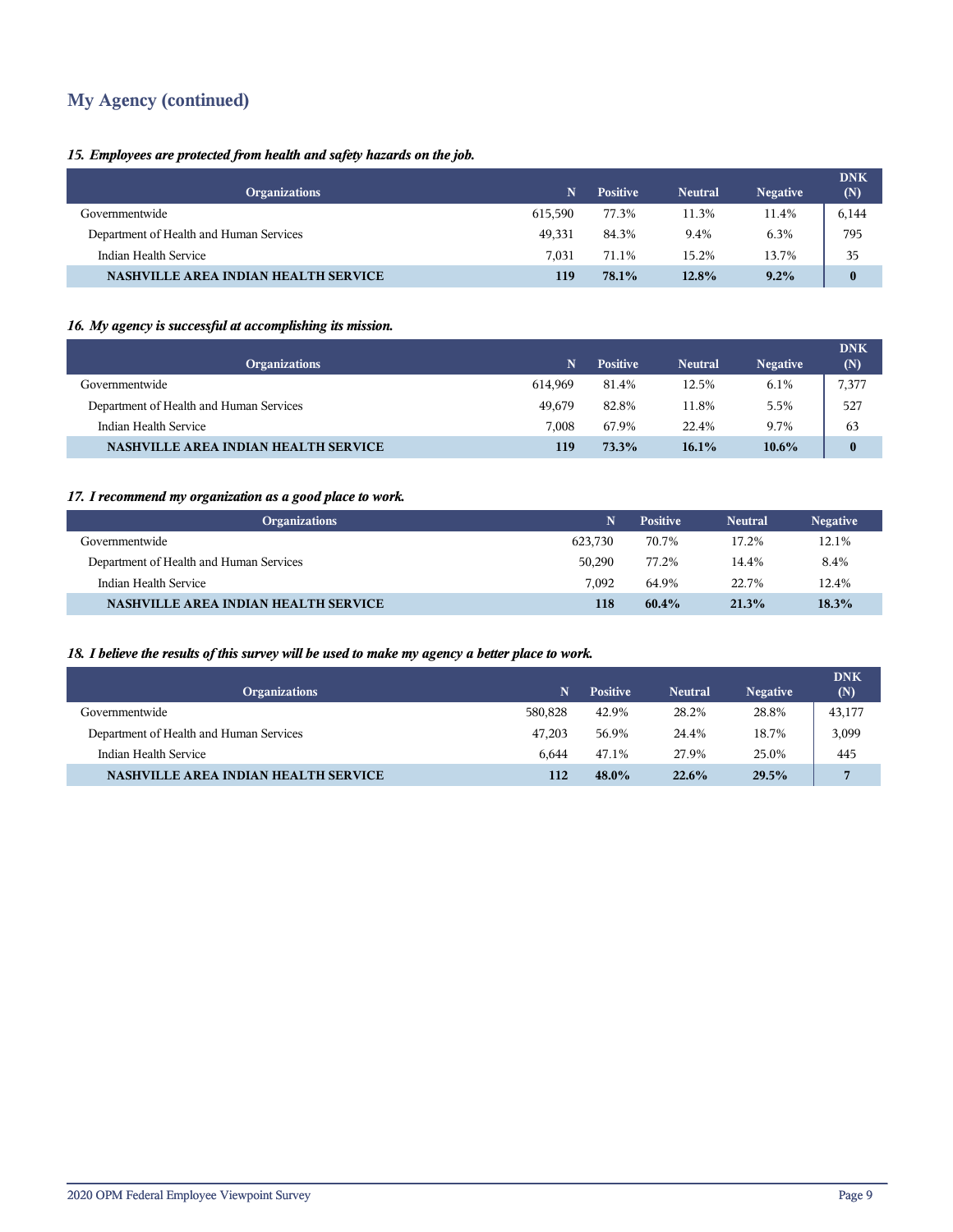# **My Supervisor**

# *19. My supervisor supports my need to balance work and other life issues.*

| <b>Organizations</b>                        | N       | <b>Positive</b> | <b>Neutral</b> | <b>Negative</b> | <b>DNK</b><br>(N) |
|---------------------------------------------|---------|-----------------|----------------|-----------------|-------------------|
| Governmentwide                              | 620,352 | 84.8%           | 8.1%           | 7.1%            | 3,002             |
| Department of Health and Human Services     | 50,065  | 86.5%           | 7.1%           | 6.4%            | 214               |
| Indian Health Service                       | 7.047   | 71.7%           | 13.9%          | 14.4%           | 37                |
| <b>NASHVILLE AREA INDIAN HEALTH SERVICE</b> | 118     | 83.1%           | $6.0\%$        | 10.9%           | $\bf{0}$          |

# *20. My supervisor is committed to a workforce representative of all segments of society.*

| <b>Organizations</b>                        | N       | <b>Positive</b> | <b>Neutral</b> | <b>Negative</b> | <b>DNK</b><br>(N) |
|---------------------------------------------|---------|-----------------|----------------|-----------------|-------------------|
| Governmentwide                              | 590,535 | 78.9%           | 14.7%          | 6.4%            | 32,108            |
| Department of Health and Human Services     | 47.884  | 81.3%           | 12.6%          | 6.1%            | 2,300             |
| Indian Health Service                       | 6.820   | 65.6%           | 21.3%          | 13.1%           | 246               |
| <b>NASHVILLE AREA INDIAN HEALTH SERVICE</b> | 110     | 73.0%           | 18.6%          | 8.4%            | 8                 |

# *21. Supervisors in my work unit support employee development.*

| <b>Organizations</b>                        | N       | <b>Positive</b> | <b>Neutral</b> | <b>Negative</b> | <b>DNK</b><br>(N) |
|---------------------------------------------|---------|-----------------|----------------|-----------------|-------------------|
| Governmentwide                              | 616.623 | 77.8%           | 12.5%          | 9.7%            | 6,265             |
| Department of Health and Human Services     | 49.785  | 80.9%           | 10.8%          | 8.3%            | 437               |
| Indian Health Service                       | 7.011   | 64.6%           | 18.9%          | 16.5%           | 68                |
| <b>NASHVILLE AREA INDIAN HEALTH SERVICE</b> | 118     | 70.4%           | $17.0\%$       | 12.6%           |                   |

# *22. My supervisor listens to what I have to say.*

| <b>Organizations</b>                        | N       | <b>Positive</b> | <b>Neutral</b> | <b>Negative</b> |
|---------------------------------------------|---------|-----------------|----------------|-----------------|
| Governmentwide                              | 621.769 | 82.7%           | 9.1%           | 8.1%            |
| Department of Health and Human Services     | 50.108  | 83.9%           | 8.7%           | 7.4%            |
| Indian Health Service                       | 7.057   | 70.4%           | 15.7%          | 14.0%           |
| <b>NASHVILLE AREA INDIAN HEALTH SERVICE</b> | 118     | 74.8%           | 12.1%          | $13.1\%$        |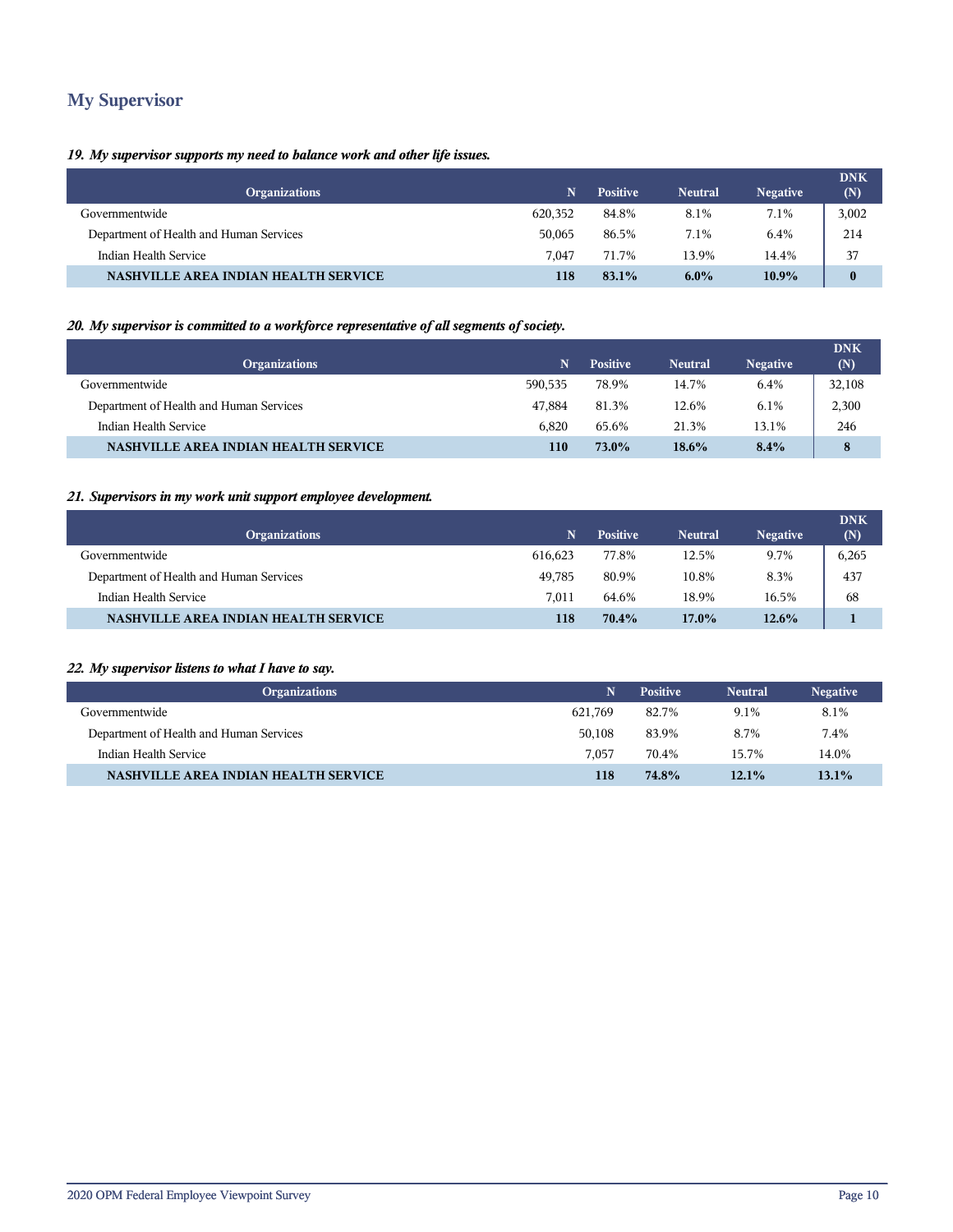# **My Supervisor (continued)**

### *23. My supervisor treats me with respect.*

| <b>Organizations</b>                        | N       | <b>Positive</b> | <b>Neutral</b> | <b>Negative</b> |
|---------------------------------------------|---------|-----------------|----------------|-----------------|
| Governmentwide                              | 621.647 | 86.5%           | 7.6%           | 5.9%            |
| Department of Health and Human Services     | 50,095  | 86.5%           | 7.6%           | 5.9%            |
| Indian Health Service                       | 7.062   | 74.4%           | 14.7%          | 11.0%           |
| <b>NASHVILLE AREA INDIAN HEALTH SERVICE</b> | 118     | 82.3%           | $9.6\%$        | 8.1%            |

### *24. I have trust and confidence in my supervisor.*

| <b>Organizations</b>                        | N       | <b>Positive</b> | <b>Neutral</b> | <b>Negative</b> |
|---------------------------------------------|---------|-----------------|----------------|-----------------|
| Governmentwide                              | 621.453 | 76.0%           | 12.6%          | 11.3%           |
| Department of Health and Human Services     | 50.055  | 78.0%           | 11.9%          | 10.1%           |
| Indian Health Service                       | 7.056   | 64.1%           | 18.3%          | 17.6%           |
| <b>NASHVILLE AREA INDIAN HEALTH SERVICE</b> | 118     | $60.4\%$        | 18.6%          | 21.0%           |

# *25. Overall, how good a job do you feel is being done by your immediate supervisor?*

| <b>Organizations</b>                        | N       | <b>Positive</b> | <b>Neutral</b> | <b>Negative</b> |
|---------------------------------------------|---------|-----------------|----------------|-----------------|
| Governmentwide                              | 623.361 | 78.1%           | 14.0%          | 7.8%            |
| Department of Health and Human Services     | 50,237  | 80.5%           | 12.5%          | 7.0%            |
| Indian Health Service                       | 7.089   | 64.9%           | 20.2%          | 14.8%           |
| <b>NASHVILLE AREA INDIAN HEALTH SERVICE</b> | 119     | 59.6%           | $27.1\%$       | $13.4\%$        |

# **Leadership**

# *26. In my organization, senior leaders generate high levels of motivation and commitment in the workforce.*

| <b>Organizations</b>                    | N       | <b>Positive</b> | <b>Neutral</b> | <b>Negative</b> | <b>DNK</b><br>(N) |
|-----------------------------------------|---------|-----------------|----------------|-----------------|-------------------|
| Governmentwide                          | 610.089 | 50.7%           | 23.6%          | 25.7%           | 10,495            |
| Department of Health and Human Services | 49.369  | 59.7%           | 21.3%          | 19.1%           | 763               |
| Indian Health Service                   | 6.960   | 44.4%           | 27.5%          | 28.1%           | 99                |
| NASHVILLE AREA INDIAN HEALTH SERVICE    | 417     | 49.3%           | 23.8%          | $26.9\%$        | $\overline{2}$    |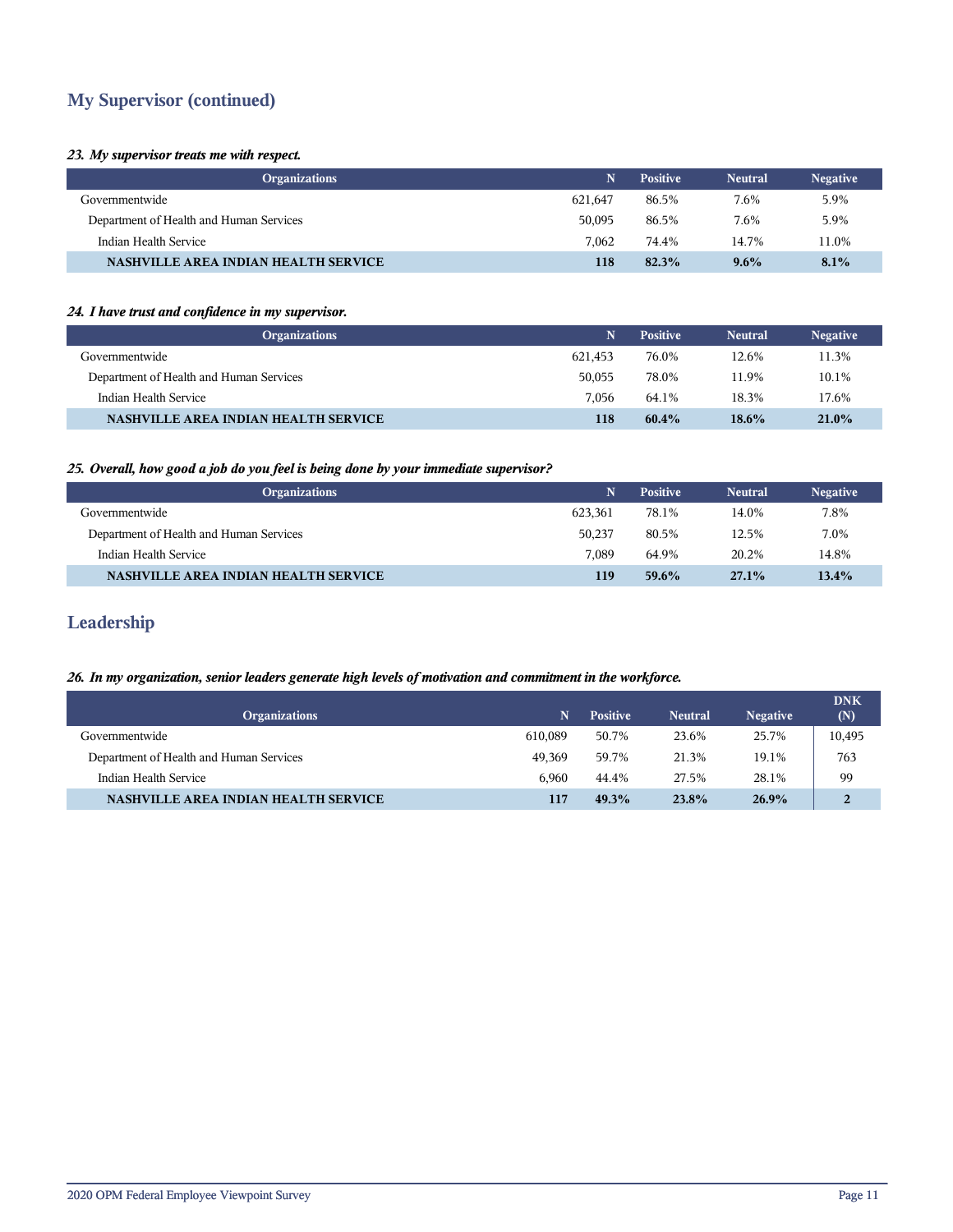# **Leadership (continued)**

# *27. My organization's senior leaders maintain high standards of honesty and integrity.*

| <b>Organizations</b>                        | N       | <b>Positive</b> | <b>Neutral</b> | <b>Negative</b> | <b>DNK</b><br>(N) |
|---------------------------------------------|---------|-----------------|----------------|-----------------|-------------------|
| Governmentwide                              | 589.211 | 61.0%           | 21.5%          | 17.5%           | 28,542            |
| Department of Health and Human Services     | 47.938  | 65.2%           | 20.2%          | 14.6%           | 1,988             |
| Indian Health Service                       | 6.819   | 49.6%           | 28.2%          | 22.3%           | 218               |
| <b>NASHVILLE AREA INDIAN HEALTH SERVICE</b> | 113     | 53.5%           | 20.9%          | $25.6\%$        | 5                 |

### *28. Managers communicate the goals of the organization.*

| <b>Organizations</b>                        | N       | <b>Positive</b> | <b>Neutral</b> | <b>Negative</b> | <b>DNK</b><br>(N) |
|---------------------------------------------|---------|-----------------|----------------|-----------------|-------------------|
| Governmentwide                              | 613.083 | 67.6%           | 17.3%          | 15.1%           | 5,087             |
| Department of Health and Human Services     | 49.536  | 72.9%           | 15.5%          | 11.6%           | 405               |
| Indian Health Service                       | 6.925   | 53.6%           | 24.1%          | 22.2%           | 92                |
| <b>NASHVILLE AREA INDIAN HEALTH SERVICE</b> | 118     | 61.5%           | 22.4%          | $16.0\%$        |                   |

### *29. Managers promote communication among different work units (for example, about projects, goals, needed resources).*

| <b>Organizations</b>                        |         | <b>Positive</b> | <b>Neutral</b> | <b>Negative</b> | <b>DNK</b><br>(N) |
|---------------------------------------------|---------|-----------------|----------------|-----------------|-------------------|
| Governmentwide                              | 608,353 | 60.1%           | 19.8%          | 20.1%           | 11,890            |
| Department of Health and Human Services     | 49.156  | 66.0%           | 18.0%          | 16.1%           | 904               |
| Indian Health Service                       | 6.932   | 47.2%           | 25.5%          | 27.3%           | 115               |
| <b>NASHVILLE AREA INDIAN HEALTH SERVICE</b> | 118     | 53.4%           | $16.9\%$       | $29.6\%$        |                   |

### *30. Overall, how good a job do you feel is being done by the manager directly above your immediate supervisor?*

| <b>Organizations</b>                        |         | <b>Positive</b> | <b>Neutral</b> | <b>Negative</b> | <b>DNK</b><br>(N) |
|---------------------------------------------|---------|-----------------|----------------|-----------------|-------------------|
| Governmentwide                              | 584.531 | 66.8%           | 20.0%          | 13.2%           | 34,681            |
| Department of Health and Human Services     | 47.547  | 71.7%           | 18.0%          | 10.2%           | 2,522             |
| Indian Health Service                       | 6.597   | 53.6%           | 27.2%          | 19.2%           | 450               |
| <b>NASHVILLE AREA INDIAN HEALTH SERVICE</b> | 113     | 54.7%           | 25.1%          | $20.2\%$        | $\mathbf b$       |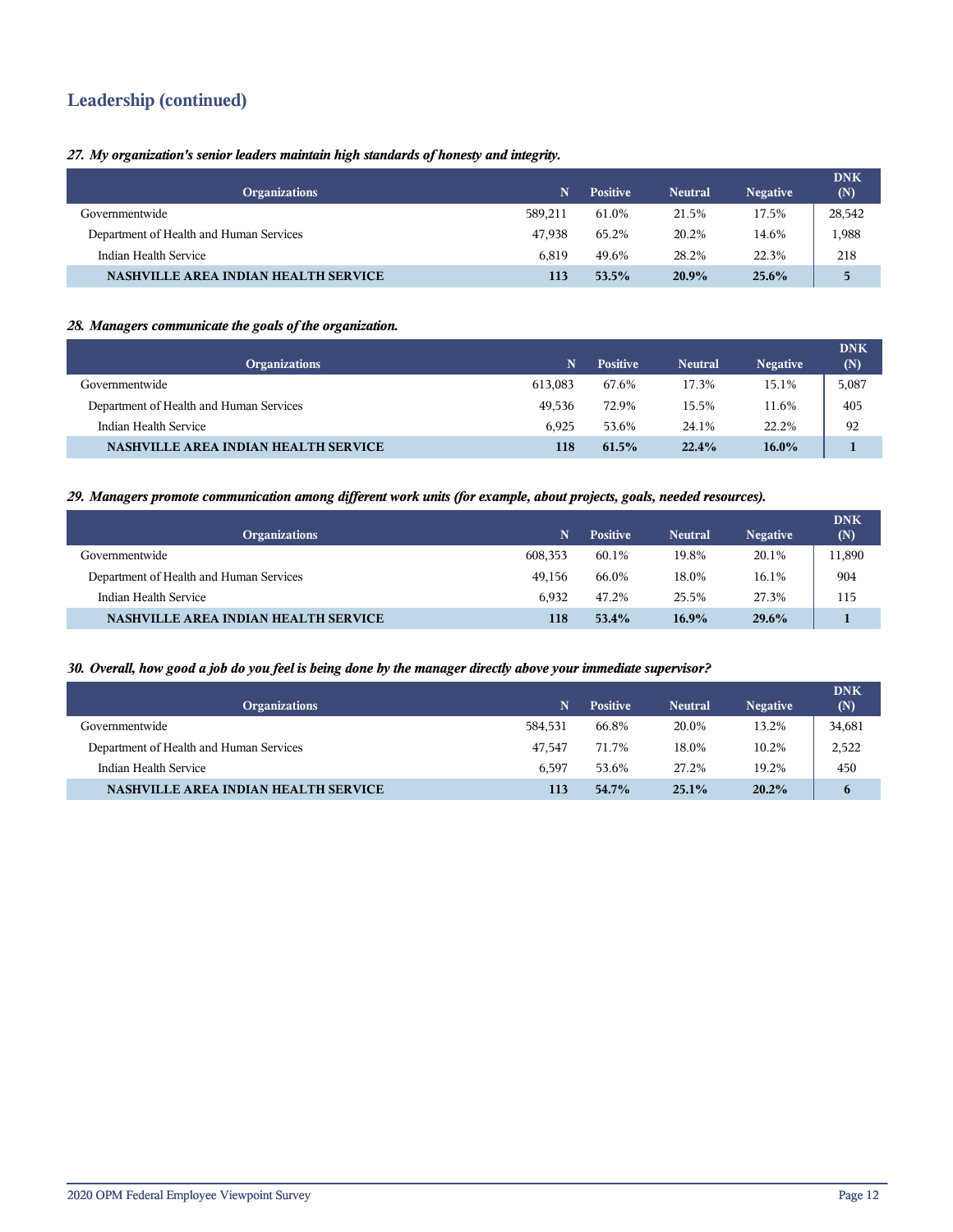# **Leadership (continued)**

# *31. I have a high level of respect for my organization's senior leaders.*

| <b>Organizations</b>                        | N       | <b>Positive</b> | <b>Neutral</b> | <b>Negative</b> | <b>DNK</b><br>(N) |
|---------------------------------------------|---------|-----------------|----------------|-----------------|-------------------|
| Governmentwide                              | 610.973 | 61.8%           | 21.2%          | 17.0%           | 8,107             |
| Department of Health and Human Services     | 49.475  | 68.2%           | 18.6%          | 13.1%           | 582               |
| Indian Health Service                       | 6.898   | 57.5%           | 24.9%          | 17.6%           | 145               |
| <b>NASHVILLE AREA INDIAN HEALTH SERVICE</b> | 118     | 59.9%           | $18.0\%$       | $22.0\%$        |                   |

# *32. Senior leaders demonstrate support for Work-Life programs.*

| <b>Organizations</b>                        | N       | <b>Positive</b> | <b>Neutral</b> | <b>Negative</b> | <b>DNK</b><br>(N) |
|---------------------------------------------|---------|-----------------|----------------|-----------------|-------------------|
| Governmentwide                              | 574.976 | 64.2%           | 22.0%          | 13.8%           | 43,872            |
| Department of Health and Human Services     | 47.236  | 72.8%           | 17.8%          | 9.4%            | 2,809             |
| Indian Health Service                       | 6.300   | 47.6%           | 33.3%          | 19.1%           | 735               |
| <b>NASHVILLE AREA INDIAN HEALTH SERVICE</b> | 107     | 59.6%           | 18.1%          | 22.3%           | 12                |

# **My Satisfaction**

# *33. How satisfied are you with your involvement in decisions that affect your work?*

| <b>Organizations</b>                        |         | <b>Positive</b> | <b>Neutral</b> | <b>Negative</b> |
|---------------------------------------------|---------|-----------------|----------------|-----------------|
| Governmentwide                              | 615.320 | 57.9%           | 21.8%          | 20.2%           |
| Department of Health and Human Services     | 49.876  | 63.1%           | 20.5%          | 16.4%           |
| Indian Health Service                       | 7.004   | 52.5%           | 27.3%          | 20.3%           |
| <b>NASHVILLE AREA INDIAN HEALTH SERVICE</b> | 118     | 49.9%           | 27.4%          | 22.7%           |

# *34. How satisfied are you with the information you receive from management on what's going on in your organization?*

| <b>Organizations</b>                        |         | <b>Positive</b> | <b>Neutral</b> | <b>Negative</b> |
|---------------------------------------------|---------|-----------------|----------------|-----------------|
| Governmentwide                              | 613.053 | 57.8%           | 20.6%          | 21.6%           |
| Department of Health and Human Services     | 49.702  | 64.3%           | 19.4%          | 16.3%           |
| Indian Health Service                       | 6.978   | 47.3%           | 27.3%          | 25.5%           |
| <b>NASHVILLE AREA INDIAN HEALTH SERVICE</b> | 118     | $53.1\%$        | 23.2%          | 23.7%           |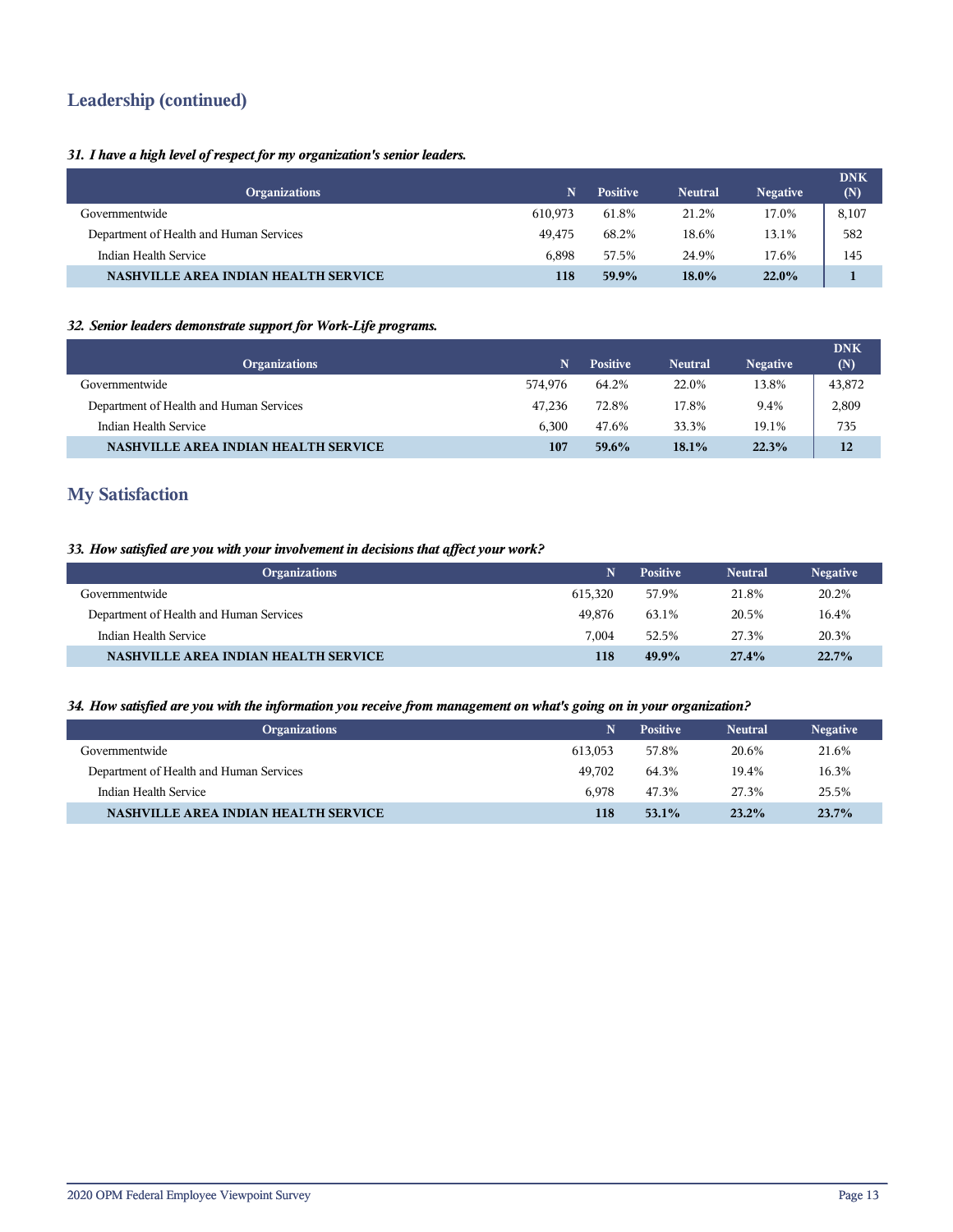# **My Satisfaction (continued)**

I

# *35. How satisfied are you with the recognition you receive for doing a good job?*

| <b>Organizations</b>                        |         | <b>Positive</b> | <b>Neutral</b> | <b>Negative</b> |
|---------------------------------------------|---------|-----------------|----------------|-----------------|
| Governmentwide                              | 612.519 | 58.7%           | 21.0%          | 20.2%           |
| Department of Health and Human Services     | 49.713  | 64.3%           | 19.5%          | 16.1%           |
| Indian Health Service                       | 6.971   | 45.0%           | 28.1%          | 26.9%           |
| <b>NASHVILLE AREA INDIAN HEALTH SERVICE</b> | 117     | 46.6%           | 23.9%          | 29.5%           |

# *36. Considering everything, how satisfied are you with your job?*

| <b>Organizations</b>                        | N.      | <b>Positive</b> | <b>Neutral</b> | <b>Negative</b> |
|---------------------------------------------|---------|-----------------|----------------|-----------------|
| Governmentwide                              | 611.647 | 71.6%           | 15.4%          | 13.0%           |
| Department of Health and Human Services     | 49.653  | 76.6%           | 13.9%          | 9.5%            |
| Indian Health Service                       | 6.962   | 70.5%           | 18.5%          | 11.0%           |
| <b>NASHVILLE AREA INDIAN HEALTH SERVICE</b> | 119     | 63.0%           | 19.3%          | $17.7\%$        |

# *37. Considering everything, how satisfied are you with your pay?*

| <b>Organizations</b>                        | N       | <b>Positive</b> | <b>Neutral</b> | <b>Negative</b> |
|---------------------------------------------|---------|-----------------|----------------|-----------------|
| Governmentwide                              | 614.373 | 67.0%           | 15.0%          | 18.0%           |
| Department of Health and Human Services     | 49.813  | 69.8%           | 15.1%          | 15.1%           |
| Indian Health Service                       | 6.968   | 63.9%           | 18.5%          | 17.6%           |
| <b>NASHVILLE AREA INDIAN HEALTH SERVICE</b> | 119     | $53.0\%$        | $21.7\%$       | 25.3%           |

# *38. Considering everything, how satisfied are you with your organization?*

| <b>Organizations</b>                        |         | <b>Positive</b> | <b>Neutral</b> | <b>Negative</b> |
|---------------------------------------------|---------|-----------------|----------------|-----------------|
| Governmentwide                              | 615.661 | 65.6%           | 18.9%          | 15.5%           |
| Department of Health and Human Services     | 49.886  | 72.6%           | 16.7%          | 10.7%           |
| Indian Health Service                       | 7.008   | 60.4%           | 24.9%          | 14.7%           |
| <b>NASHVILLE AREA INDIAN HEALTH SERVICE</b> | 119     | $60.4\%$        | $21.0\%$       | 18.6%           |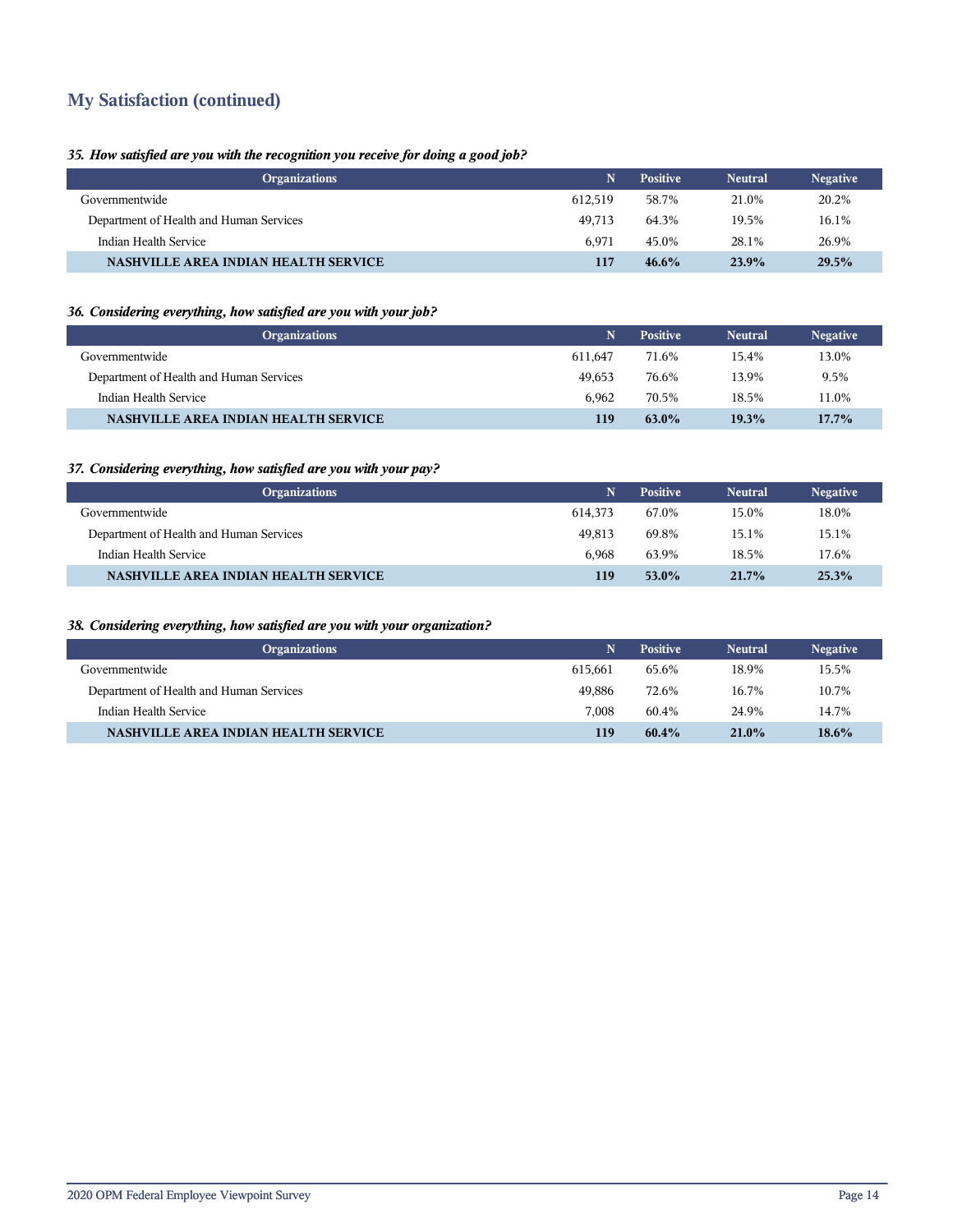# **Telework**

# *40A. Please select the response that BEST describes your teleworking schedule (1) BEFORE the COVID-19 pandemic.*

|                                             |         | <b>Telework</b>      |                               |                            |                                        |                          |
|---------------------------------------------|---------|----------------------|-------------------------------|----------------------------|----------------------------------------|--------------------------|
| <b>Organizations</b>                        | N       | Every<br>Work<br>Day | $3-4$<br>Days<br>Per.<br>Week | $1-2$ Days<br>Per:<br>Week | Only $1-2$<br>Days Per<br><b>Month</b> | <b>Very Infrequently</b> |
| Governmentwide                              | 606.230 | 3.2%                 | 5.3%                          | 15.5%                      | 5.0%                                   | 12.8%                    |
| Department of Health and Human Services     | 49,449  | 4.8%                 | 8.8%                          | 37.4%                      | 5.7%                                   | 11.6%                    |
| Indian Health Service                       | 6,817   | 3.2%                 | 1.2%                          | 2.5%                       | 0.5%                                   | 3.1%                     |
| <b>NASHVILLE AREA INDIAN HEALTH SERVICE</b> | 118     | 3.5%                 | $0.0\%$                       | $16.0\%$                   | 2.5%                                   | 7.3%                     |

# *40A. Please select the response that BEST describes your teleworking schedule (1) BEFORE the COVID-19 pandemic. (continued)*

|                                             |         | Do Not Telework                                |                                   |                                                  |                 |  |
|---------------------------------------------|---------|------------------------------------------------|-----------------------------------|--------------------------------------------------|-----------------|--|
| <b>Organizations</b>                        | N.      | <b>Must Be</b><br>Physically<br><b>Present</b> | <b>Technical</b><br><b>Issues</b> | <b>Not Approved Choose Not to</b><br>to Telework | <b>Telework</b> |  |
| Governmentwide                              | 606.230 | 23.7%                                          | 3.4%                              | 19.1%                                            | 11.8%           |  |
| Department of Health and Human Services     | 49.449  | 13.1%                                          | 1.7%                              | 7.6%                                             | 9.3%            |  |
| Indian Health Service                       | 6.817   | 48.8%                                          | 5.8%                              | 22.0%                                            | 12.9%           |  |
| <b>NASHVILLE AREA INDIAN HEALTH SERVICE</b> | 118     | $19.9\%$                                       | 2.8%                              | 36.4%                                            | 11.5%           |  |

# *40B. Please select the response that BEST describes your teleworking schedule (2) DURING the PEAK of the pandemic.*

|                                             |         | <b>Telework</b> |          |                             |                        |                   |
|---------------------------------------------|---------|-----------------|----------|-----------------------------|------------------------|-------------------|
|                                             |         | Every<br>Work   | Per      | $3-4$ Days 1-2 Days<br>Per. | Only $1-2$<br>Days Per |                   |
| <b>Organizations</b>                        | N       | <b>Day</b>      | Week     | Week                        | <b>Month</b>           | Very Infrequently |
| Governmentwide                              | 608.111 | 59.0%           | 9.5%     | 5.2%                        | 1.0%                   | 3.3%              |
| Department of Health and Human Services     | 49.362  | 75.3%           | 4.8%     | 2.5%                        | 0.5%                   | 1.7%              |
| Indian Health Service                       | 6.855   | 18.3%           | 4.8%     | 3.3%                        | 1.0%                   | 4.0%              |
| <b>NASHVILLE AREA INDIAN HEALTH SERVICE</b> | 118     | 42.3%           | $16.0\%$ | 11.5%                       | 1.4%                   | 4.4%              |

### *40B. Please select the response that BEST describes your teleworking schedule (2) DURING the PEAK of the pandemic. (continued)*

|                                             |         | Do Not Telework                                |                                   |                                           |                 |  |  |
|---------------------------------------------|---------|------------------------------------------------|-----------------------------------|-------------------------------------------|-----------------|--|--|
| <b>Organizations</b>                        | N       | <b>Must Be</b><br><b>Physically</b><br>Present | <b>Technical</b><br><b>Issues</b> | Not Approved Choose Not to<br>to Telework | <b>Telework</b> |  |  |
| Governmentwide                              | 608.111 | 16.0%                                          | 1.6%                              | 2.2%                                      | 2.2%            |  |  |
| Department of Health and Human Services     | 49.362  | 9.7%                                           | 1.3%                              | 2.2%                                      | 2.0%            |  |  |
| Indian Health Service                       | 6.855   | 43.6%                                          | 5.9%                              | 10.6%                                     | 8.6%            |  |  |
| <b>NASHVILLE AREA INDIAN HEALTH SERVICE</b> | 118     | $8.1\%$                                        | $2.0\%$                           | $12.6\%$                                  | $1.7\%$         |  |  |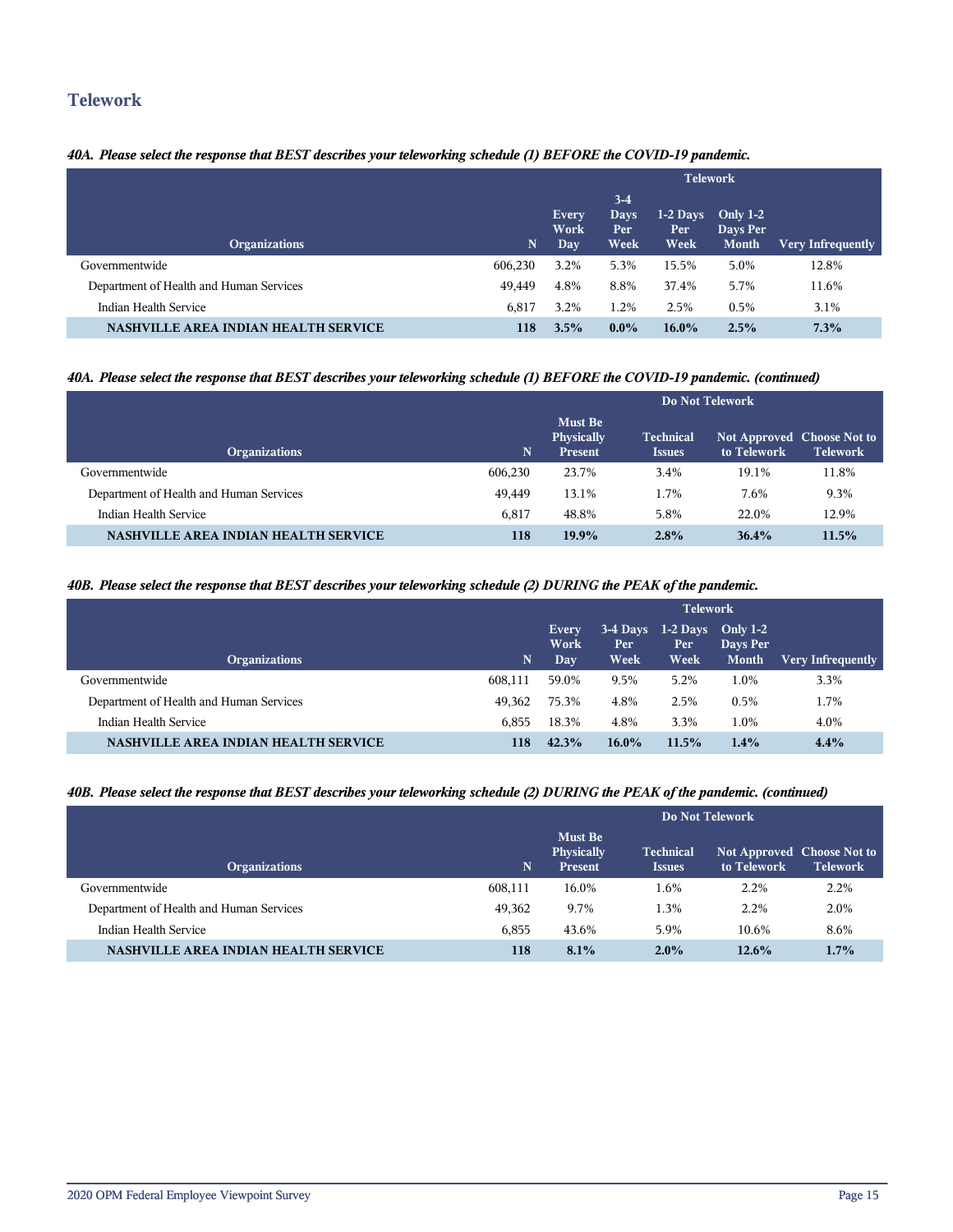# **Telework (continued)**

# *40C. Please select the response that BEST describes your teleworking schedule (3) AS OF the date you responded to this survey.*

|                                             |         | <b>Telework</b>      |                                        |                                      |                          |                   |
|---------------------------------------------|---------|----------------------|----------------------------------------|--------------------------------------|--------------------------|-------------------|
| <b>Organizations</b>                        | N       | Every<br>Work<br>Day | $3-4$ Days<br>Per <sup>1</sup><br>Week | $1-2$ Days Only $1-2$<br>Per<br>Week | Days Per<br><b>Month</b> | Very Infrequently |
| Governmentwide                              | 604.562 | 47.3%                | 11.6%                                  | 8.0%                                 | 1.7%                     | 3.9%              |
| Department of Health and Human Services     | 49.303  | 69.8%                | 7.3%                                   | 4.1%                                 | 0.8%                     | 1.8%              |
| Indian Health Service                       | 6.783   | 15.6%                | 4.4%                                   | 3.4%                                 | $1.0\%$                  | 3.3%              |
| <b>NASHVILLE AREA INDIAN HEALTH SERVICE</b> | 118     | $40.1\%$             | 15.1%                                  | $19.1\%$                             | $2.6\%$                  | 2.9%              |

### *40C. Please select the response that BEST describes your teleworking schedule (3) AS OF the date you responded to this survey. (continued)*

|                                             |         | Do Not Telework                         |                                   |                                           |                 |  |
|---------------------------------------------|---------|-----------------------------------------|-----------------------------------|-------------------------------------------|-----------------|--|
| <b>Organizations</b>                        | 'N.     | <b>Must Be</b><br>Physically<br>Present | <b>Technical</b><br><b>Issues</b> | Not Approved Choose Not to<br>to Telework | <b>Telework</b> |  |
| Governmentwide                              | 604,562 | 18.3%                                   | 1.7%                              | 3.9%                                      | 3.5%            |  |
| Department of Health and Human Services     | 49.303  | 10.3%                                   | 1.3%                              | 2.2%                                      | 2.4%            |  |
| Indian Health Service                       | 6.783   | 45.5%                                   | 5.7%                              | 11.0%                                     | 10.0%           |  |
| <b>NASHVILLE AREA INDIAN HEALTH SERVICE</b> | 118     | $8.9\%$                                 | $2.0\%$                           | 6.8%                                      | 2.5%            |  |

# **Work-Life**

# *58. How satisfied are you with the Telework program in your agency?*

| <b>Organizations</b>                    | N       | <b>Positive</b> | <b>Neutral</b> | <b>Negative</b> | <b>Choose Not</b><br>to<br>Participate<br>(N) | <b>Not</b><br>Available<br>to Me<br>(N) | <b>Unaware</b><br>of<br>Program<br>(N) |
|-----------------------------------------|---------|-----------------|----------------|-----------------|-----------------------------------------------|-----------------------------------------|----------------------------------------|
| Governmentwide                          | 512.728 | 78.4%           | 11.5%          | 10.1%           | 9,996                                         | 70,318                                  | 5,155                                  |
| Department of Health and Human Services | 44.721  | 87.7%           | 7.1%           | 5.2%            | 678                                           | 3,281                                   | 319                                    |
| Indian Health Service                   | 3.309   | 60.8%           | 25.6%          | 13.6%           | 396                                           | 2.764                                   | 267                                    |
| NASHVILLE AREA INDIAN HEALTH SERVICE    | 102     | 72.3%           | 14.4%          | 13.3%           | $\overline{\mathbf{4}}$                       | 10                                      |                                        |

### *59. Which of the following Work-Life programs have you participated in or used at your agency within the last 12 months? (Mark all that apply)*

| <b>Organizations</b>                    | N       | <b>Alternative</b><br>Work<br><b>Schedules</b> | Health and<br><b>Wellness</b><br><b>Programs</b> | <b>Employee</b><br><b>Assistance</b><br>Program - EAP | <b>Child Care</b><br><b>Programs</b> | Elder Care<br><b>Programs</b> | <b>None</b><br><b>Listed</b> |
|-----------------------------------------|---------|------------------------------------------------|--------------------------------------------------|-------------------------------------------------------|--------------------------------------|-------------------------------|------------------------------|
| Governmentwide                          | 594.723 | 48.8%                                          | 18.9%                                            | 5.6%                                                  | 2.8%                                 | 0.5%                          | 41.6%                        |
| Department of Health and Human Services | 48.694  | 40.9%                                          | 30.4%                                            | 7.1%                                                  | 3.5%                                 | $1.2\%$                       | 40.3%                        |
| Indian Health Service                   | 6.700   | 26.8%                                          | 29.5%                                            | 5.3%                                                  | 0.8%                                 | 0.5%                          | 52.0%                        |
| NASHVILLE AREA INDIAN HEALTH SERVICE    | 117     | 37.5%                                          | $30.1\%$                                         | 2.8%                                                  | $1.0\%$                              | $1.0\%$                       | 42.4%                        |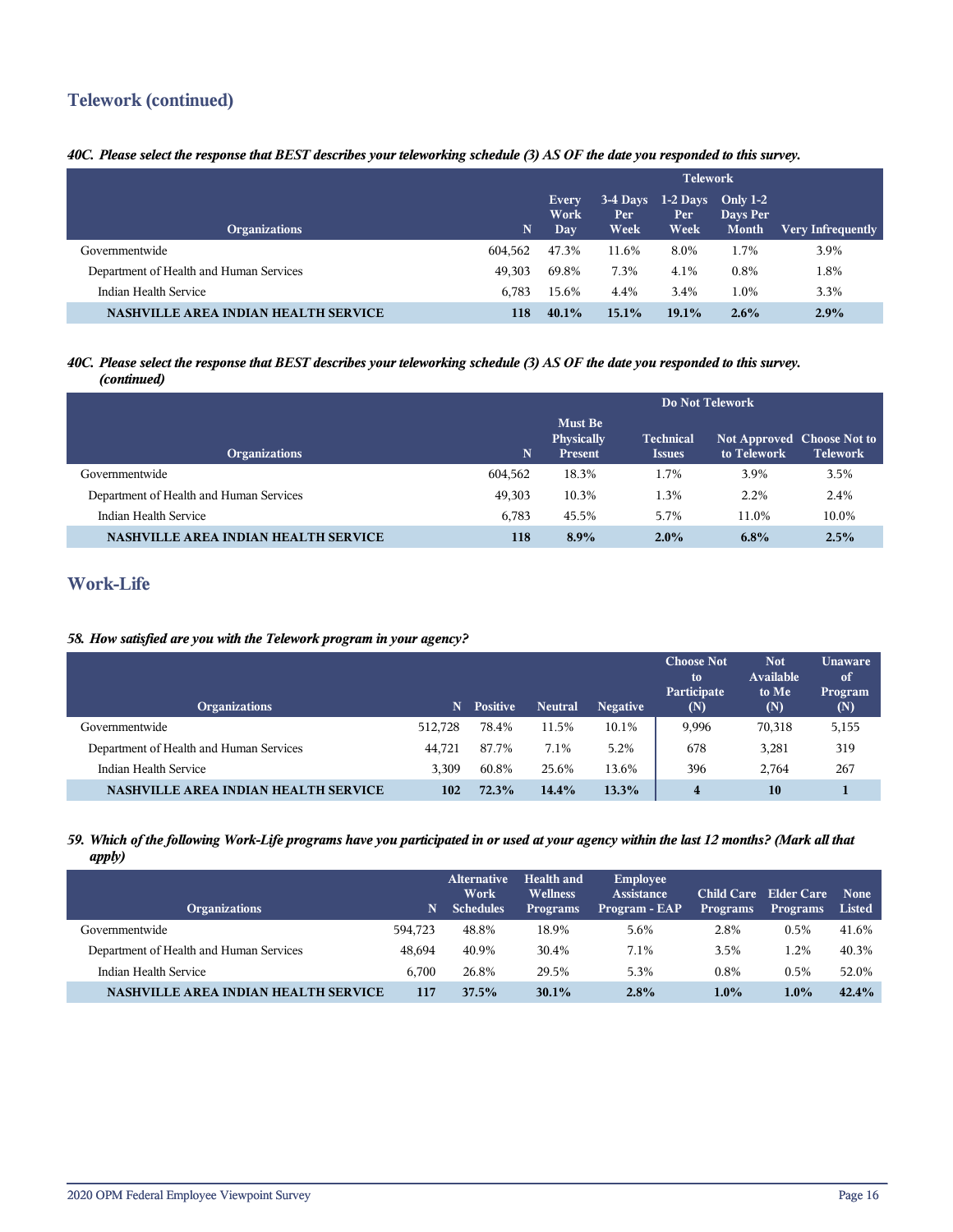# **Work-Life (continued)**

*60. How satisfied are you with the following Work-Life programs in your agency? Alternative Work Schedules (for example, compressed work schedule, flexible work schedule)*

| <b>Organizations</b>                        | N       | <b>Positive</b> | <b>Neutral</b> | <b>Negative</b> | <b>Choose Not</b><br>to<br>Participate<br>(N) | <b>Not</b><br>Available<br>to Me<br>(N) | <b>Unaware of</b><br><b>Programs</b><br>(N) |
|---------------------------------------------|---------|-----------------|----------------|-----------------|-----------------------------------------------|-----------------------------------------|---------------------------------------------|
| Governmentwide                              | 420.768 | 82.5%           | 12.1%          | 5.4%            | 92,389                                        | 67,807                                  | 14,558                                      |
| Department of Health and Human Services     | 30.784  | 83.8%           | 12.1%          | 4.1%            | 11,534                                        | 5,095                                   | 1,326                                       |
| Indian Health Service                       | 3.562   | 63.6%           | 25.6%          | 10.8%           | 608                                           | 2.066                                   | 468                                         |
| <b>NASHVILLE AREA INDIAN HEALTH SERVICE</b> | 81      | 72.3%           | $16.1\%$       | $11.6\%$        | 8                                             | 25                                      | 4                                           |

*61. How satisfied are you with the following Work-Life programs in your agency? Health and Wellness Programs (for example, onsite exercise, flu vaccination, medical screening, CPR training, health and wellness fair)*

| <b>Organizations</b>                        | N       | <b>Positive</b> | <b>Neutral</b> | <b>Negative</b> | <b>Choose Not</b><br>to<br>Participate<br>(N) | <b>Not</b><br>Available<br>to Me<br>(N) | Unaware of<br><b>Programs</b><br>(N) |
|---------------------------------------------|---------|-----------------|----------------|-----------------|-----------------------------------------------|-----------------------------------------|--------------------------------------|
| Governmentwide                              | 366.652 | 63.8%           | 27.1%          | 9.1%            | 125.421                                       | 54,613                                  | 44,877                               |
| Department of Health and Human Services     | 35.765  | 80.4%           | 16.1%          | 3.4%            | 9,437                                         | 1,684                                   | 1,539                                |
| Indian Health Service                       | 5.399   | 68.3%           | 25.0%          | 6.7%            | 399                                           | 500                                     | 359                                  |
| <b>NASHVILLE AREA INDIAN HEALTH SERVICE</b> | 94      | 64.5%           | 23.8%          | $11.7\%$        | 4                                             | <b>16</b>                               | $\overline{\mathbf{4}}$              |

*62. How satisfied are you with the following Work-Life programs in your agency? Employee Assistance Program - EAP (for example, short-term counseling, referral services, legal services, education services)*

| <b>Organizations</b>                    | N       | <b>Positive</b> | <b>Neutral</b> | <b>Negative</b> | <b>Choose Not</b><br>to<br>Participate<br>(N) | <b>Not</b><br>Available<br>to Me<br>(N) | Unaware of<br><b>Programs</b><br>$(\mathbb{N})$ |
|-----------------------------------------|---------|-----------------|----------------|-----------------|-----------------------------------------------|-----------------------------------------|-------------------------------------------------|
| Governmentwide                          | 270,883 | 51.1%           | 42.7%          | 6.3%            | 266,695                                       | 13,796                                  | 42,632                                          |
| Department of Health and Human Services | 21.027  | 58.5%           | 36.6%          | 4.9%            | 23,962                                        | 711                                     | 2,846                                           |
| Indian Health Service                   | 3.645   | 45.2%           | 47.7%          | 7.1%            | 2.004                                         | 346                                     | 708                                             |
| NASHVILLE AREA INDIAN HEALTH SERVICE    | 61      | 47.1%           | $40.0\%$       | 12.9%           | 36                                            | 8                                       | 13                                              |

*63. How satisfied are you with the following Work-Life programs in your agency? Child Care Programs (for example, child care center, parenting classes and support groups, back-up care, subsidy, flexible spending account)*

| <b>Organizations</b>                        | N       | <b>Positive</b> | <b>Neutral</b> | <b>Negative</b> | <b>Choose Not</b><br>to<br>Participate<br>(N) | <b>Not</b><br>Available<br>to Me<br>(N) | <b>Unaware of</b><br><b>Programs</b><br>(N) |
|---------------------------------------------|---------|-----------------|----------------|-----------------|-----------------------------------------------|-----------------------------------------|---------------------------------------------|
| Governmentwide                              | 174.140 | 36.9%           | 55.6%          | 7.5%            | 300,375                                       | 55,448                                  | 63,609                                      |
| Department of Health and Human Services     | 13.821  | 46.2%           | 47.8%          | 5.9%            | 27,328                                        | 3,402                                   | 3,934                                       |
| Indian Health Service                       | 2.057   | 28.1%           | 61.8%          | 10.1%           | 1,813                                         | 1.430                                   | 1,396                                       |
| <b>NASHVILLE AREA INDIAN HEALTH SERVICE</b> | 37      | 43.7%           | $40.2\%$       | $16.1\%$        | 27                                            | 29                                      | 25                                          |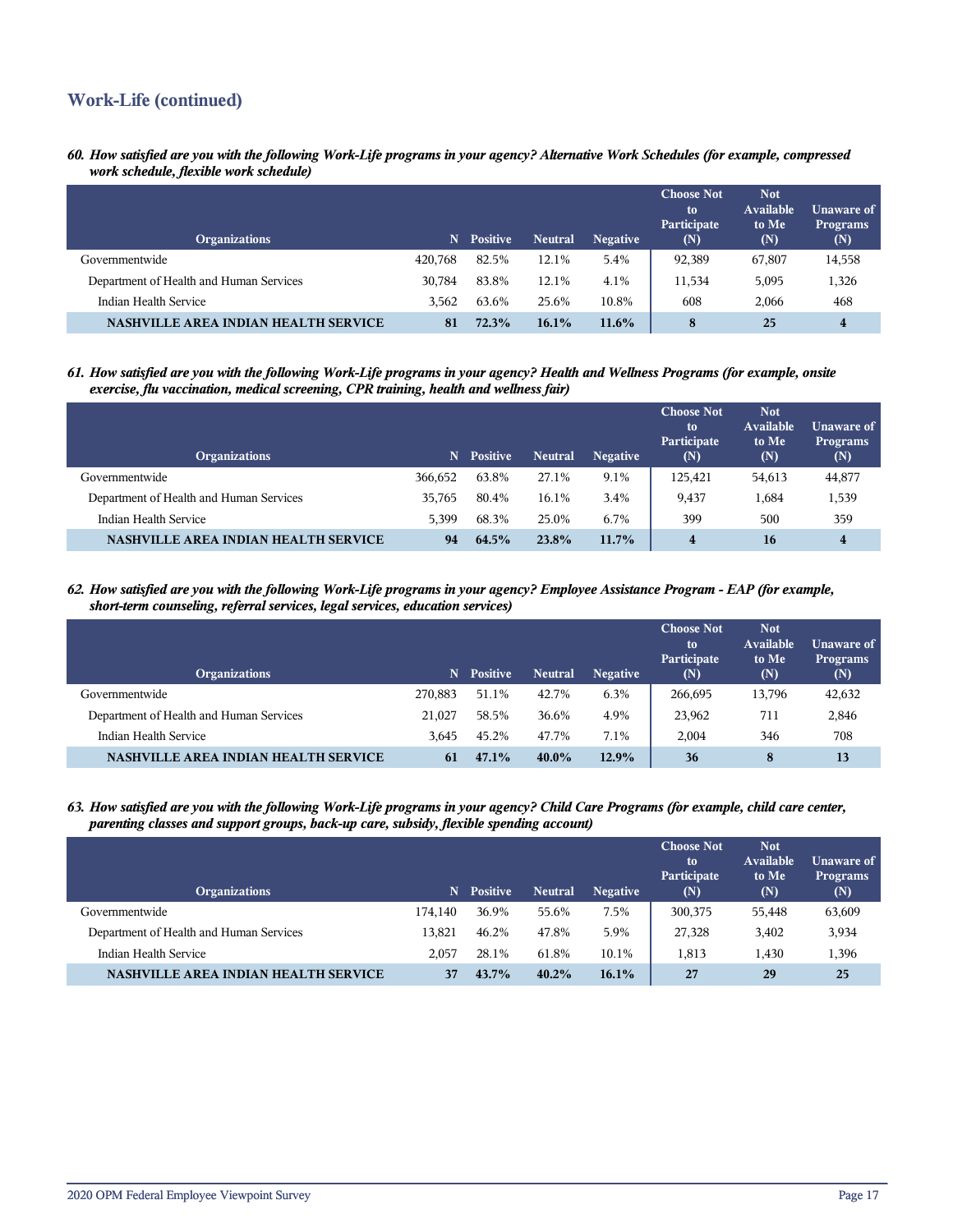# **Work-Life (continued)**

*64. How satisfied are you with the following Work-Life programs in your agency? Elder Care Programs (for example, elder/adult care, support groups, resources)*

| <b>Organizations</b>                        | N       | <b>Positive</b> | <b>Neutral</b> | <b>Negative</b> | <b>Choose Not</b><br>to<br>Participate<br>(N) | <b>Not</b><br>Available<br>to Me<br>(N) | Unaware of<br><b>Programs</b><br>$(\mathbb{N})$ |
|---------------------------------------------|---------|-----------------|----------------|-----------------|-----------------------------------------------|-----------------------------------------|-------------------------------------------------|
| Governmentwide                              | 140,850 | 28.5%           | 66.2%          | 5.3%            | 298,503                                       | 49,768                                  | 101,189                                         |
| Department of Health and Human Services     | 11.116  | 38.8%           | 57.2%          | 4.0%            | 27,995                                        | 2,909                                   | 6,319                                           |
| Indian Health Service                       | 1.956   | 26.6%           | 64.6%          | 8.8%            | 1,761                                         | 1,290                                   | 1,659                                           |
| <b>NASHVILLE AREA INDIAN HEALTH SERVICE</b> | 36      | $43.6\%$        | 43.4%          | 12.9%           | 26                                            | 30                                      | 26                                              |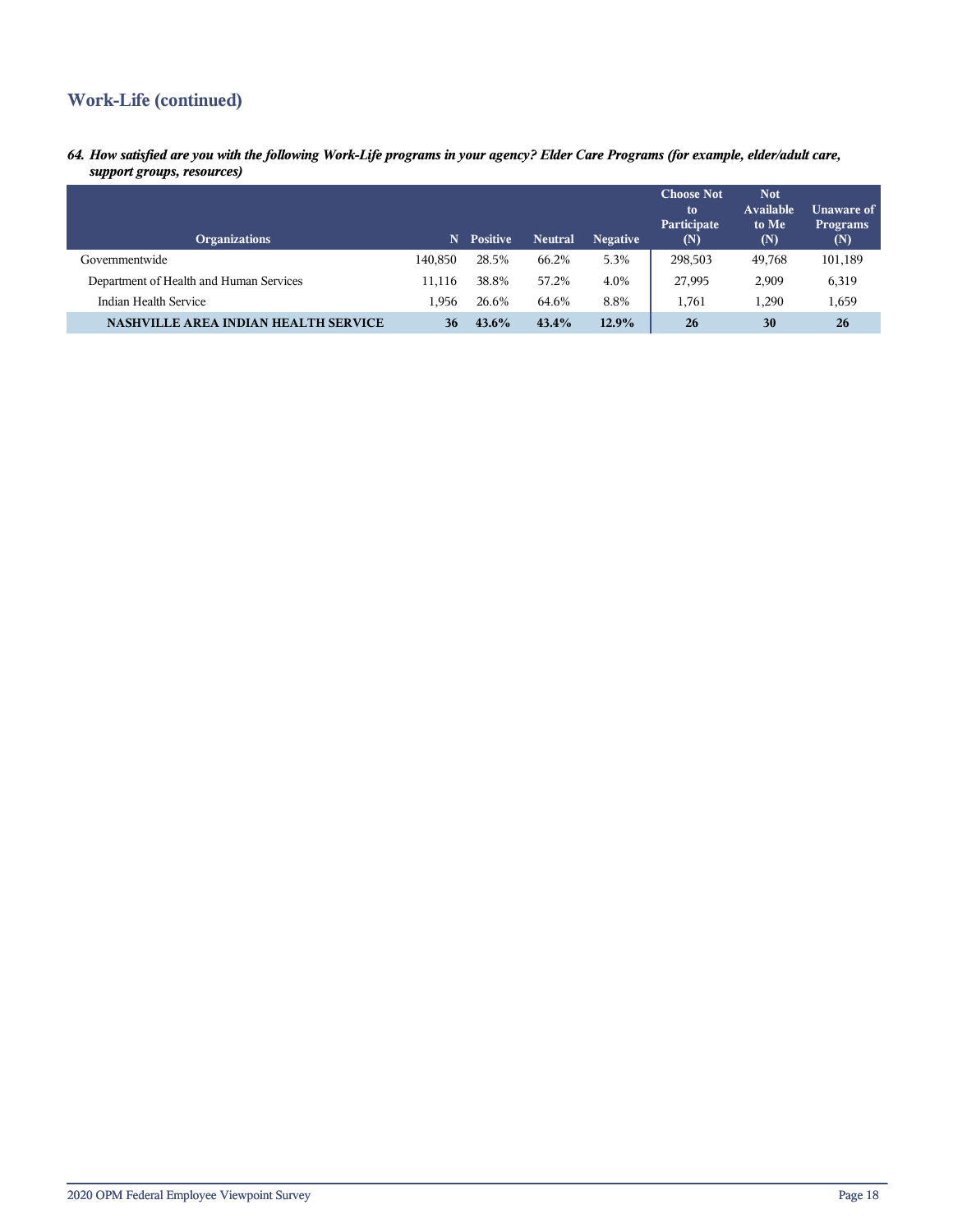# **My Employment Demographics**

## *Where do you work?*

| Response                                           | $\frac{0}{2}$ |
|----------------------------------------------------|---------------|
| Headquarters                                       | 4.3%          |
| Field                                              | 83.5%         |
| Full-time telework (e.g., home office, telecenter) | 12.2%         |

# *What is your supervisory status?*

| <b>Response</b> | $\frac{0}{0}$ |
|-----------------|---------------|
| Senior Leader   | 2.6%          |
| Manager         | 7.0%          |
| Supervisor      | 15.7%         |
| Team Leader     | 12.2%         |
| Non-Supervisor  | 62.6%         |
|                 |               |

# *What is your pay category/grade?*

| <b>Response</b>                                      | $\frac{0}{0}$ |
|------------------------------------------------------|---------------|
| Federal Wage System                                  | 2.6%          |
| GS 1-6                                               | 22.4%         |
| GS 7-12                                              | 50.9%         |
| GS 13-15                                             | 13.8%         |
| Senior Executive Service                             | 0.9%          |
| Senior Level (SL) or Scientific or Professional (ST) | $0.0\%$       |
| Other                                                | 9.5%          |

# *What is your US military service status?*

| <b>Response</b>                         | $\frac{0}{0}$ |
|-----------------------------------------|---------------|
| No Prior Military Service               | 76.1%         |
| Currently in National Guard or Reserves | $0.0\%$       |
| Retired                                 | $6.0\%$       |
| Separated or Discharged                 | 17.9%         |

Note: Percentages for demographic questions are unweighted.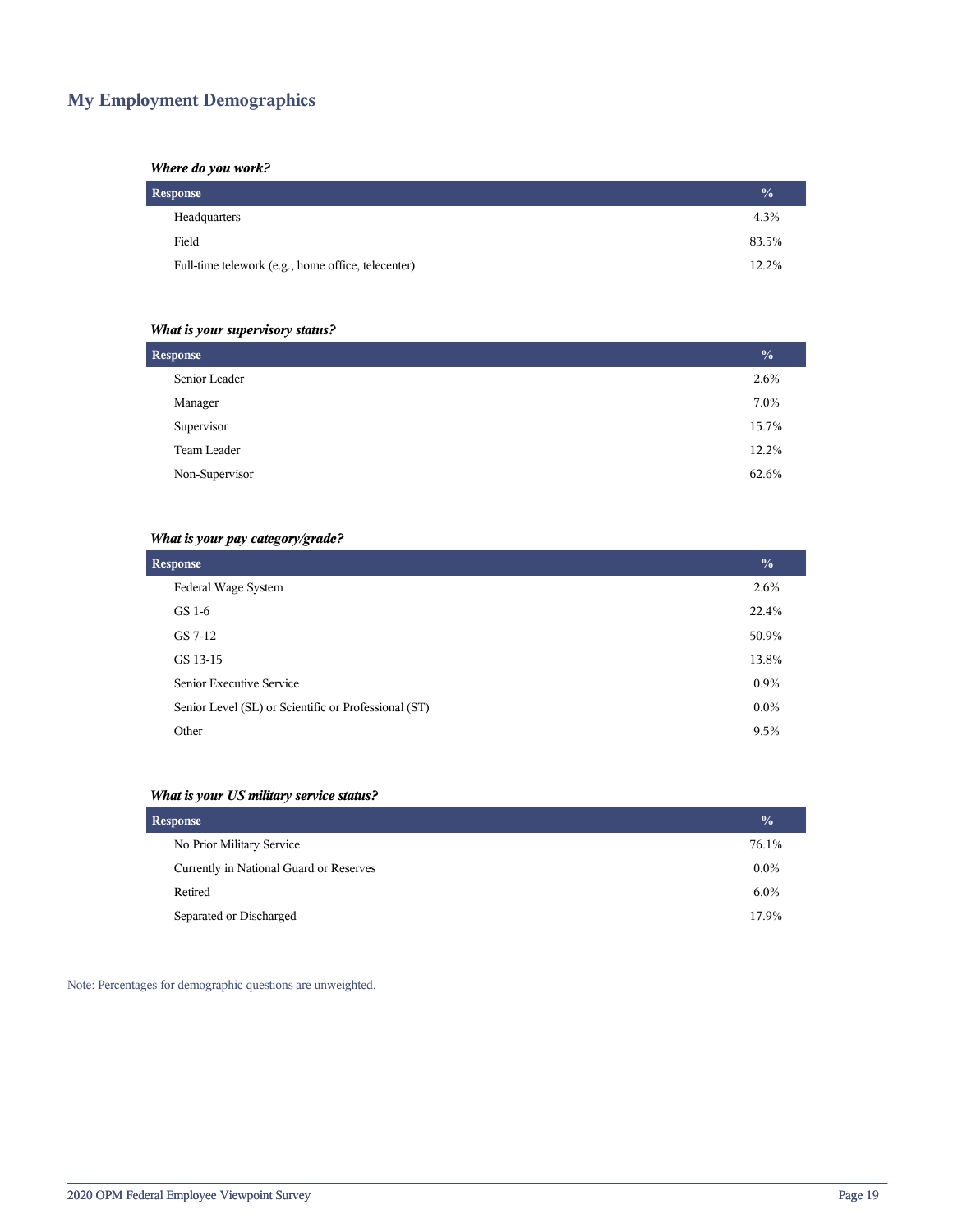# **My Employment Demographics (continued)**

### *Are you:*

| <b>Response</b> |                                                                                                                                              |         |
|-----------------|----------------------------------------------------------------------------------------------------------------------------------------------|---------|
|                 | The spouse of a current active duty service member of the U.S. Armed Forces                                                                  | $0.0\%$ |
|                 | The spouse of a service member who retired or separated from active duty in the U.S. Armed Forces with a<br>disability rating of 100 percent | 1.7%    |
|                 | The widow(er) of a service member killed while on active duty in the U.S. Armed Forces                                                       | $0.0\%$ |
|                 | None of the categories listed                                                                                                                | 98.3%   |

### *Have you been hired under the Military Spouse Non-Competitive Hiring Authority?*

| Response |  |  |  | $\frac{0}{0}$ |
|----------|--|--|--|---------------|
| Yes      |  |  |  | $0.0\%$       |
| No       |  |  |  | 100.0%        |
|          |  |  |  |               |

*Note: If the response to the previous question on if you are a military spouse was "None of the categories listed," this item was skipped.*

### *How long have you been with the Federal Government (excluding military service)?*

| <b>Response</b>    |       |
|--------------------|-------|
| Less than 1 year   | 0.9%  |
| 1 to 3 years       | 19.7% |
| 4 to 5 years       | 7.7%  |
| 6 to 10 years      | 29.1% |
| 11 to 14 years     | 17.1% |
| 15 to 20 years     | 6.8%  |
| More than 20 years | 18.8% |

### *How long have you been with your current agency (for example, Department of Justice, Environmental Protection Agency)?*

| $\frac{0}{0}$ |
|---------------|
| 1.7%          |
| 23.1%         |
| 9.4%          |
| 33.3%         |
| 12.8%         |
| 4.3%          |
| 15.4%         |
|               |

Note: Percentages for demographic questions are unweighted.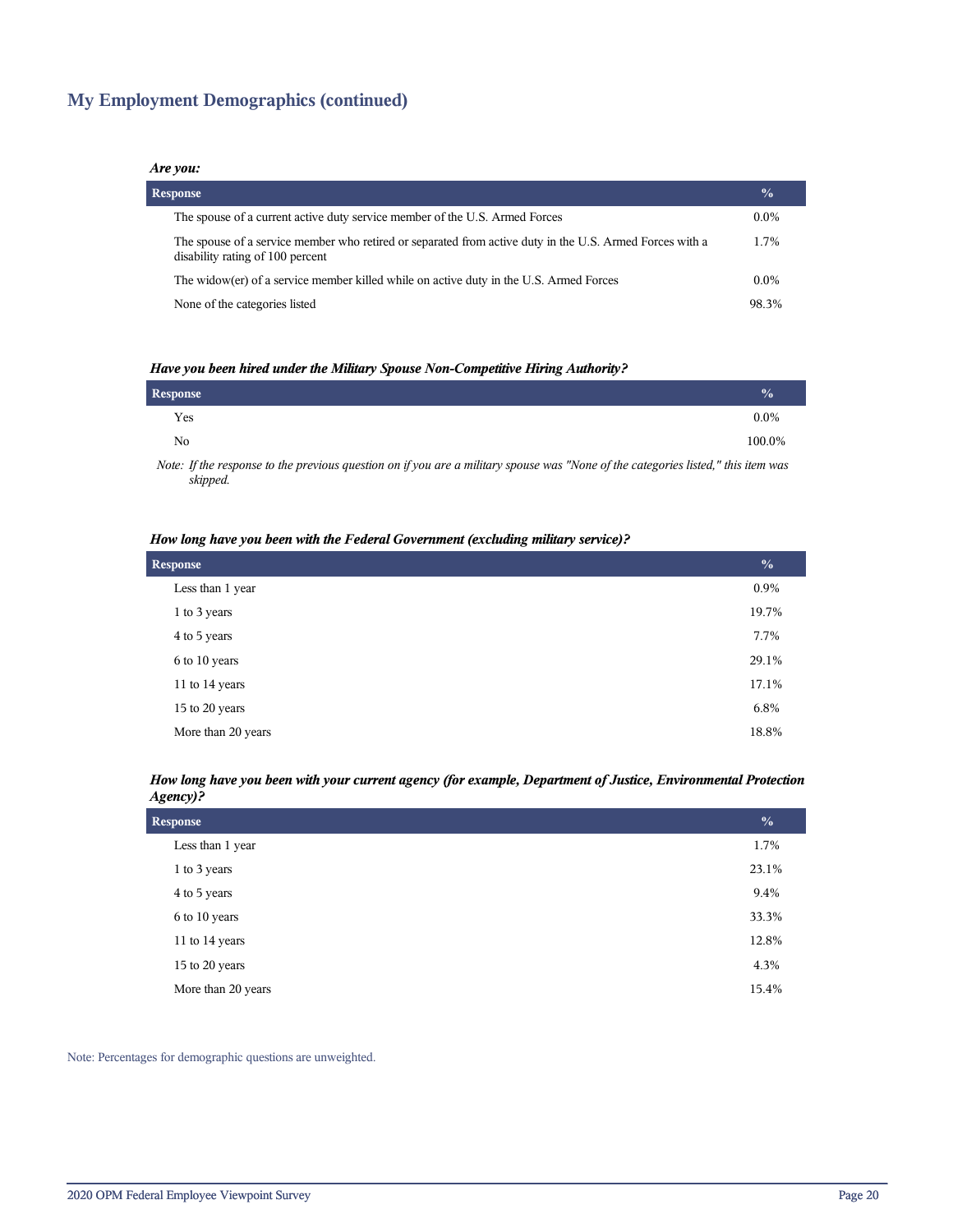# **My Employment Demographics (continued)**

### *Are you considering leaving your organization within the next year, and if so, why?*

| <b>Response</b>                                         | <b>Before the</b><br>COVID-19<br>pandemic<br>$\frac{0}{0}$ | Today<br>$\frac{0}{0}$ |
|---------------------------------------------------------|------------------------------------------------------------|------------------------|
| No.                                                     | 69.0%                                                      | 60.2%                  |
| Yes, to retire                                          | 6.9%                                                       | 4.4%                   |
| Yes, to take another job within the Federal Government  | 16.4%                                                      | 23.9%                  |
| Yes, to take another job outside the Federal Government | 2.6%                                                       | 3.5%                   |
| Yes, other                                              | 5.2%                                                       | 8.0%                   |

### *Has your intention to leave your organization within the next year changed because of the COVID-19 pandemic?*

| <b>Response</b> | $\frac{0}{0}$ |  |
|-----------------|---------------|--|
| Yes             | 41.7%         |  |
| No              | 58.3%         |  |

*Note: If the response to your considering leaving your organization did not differ between "Before the COVID-19 Pandemic" and "Today," this item was skipped.*

### *I am planning to retire:*

| <b>Response</b>   | <b>Before the</b><br>COVID-19<br>pandemic<br>$\frac{0}{0}$ | <b>Today</b><br>$\frac{0}{0}$ |
|-------------------|------------------------------------------------------------|-------------------------------|
| Less than 1 year  | 2.6%                                                       | 2.6%                          |
| 1 year            | 1.7%                                                       | 4.3%                          |
| 2 years           | 3.4%                                                       | 4.3%                          |
| 3 years           | 5.2%                                                       | 4.3%                          |
| 4 years           | 1.7%                                                       | 0.9%                          |
| 5 years           | 3.4%                                                       | 4.3%                          |
| More than 5 years | 81.9%                                                      | 79.3%                         |
|                   |                                                            |                               |

### *Has your retirement plan changed because of the COVID-19 pandemic?*

| <b>Response</b> |                                                                                                                      | $\frac{0}{0}$ |
|-----------------|----------------------------------------------------------------------------------------------------------------------|---------------|
| Yes             |                                                                                                                      | 64.3%         |
| No              |                                                                                                                      | 35.7%         |
|                 | .<br>the contract of the contract of the contract of the contract of the contract of the contract of the contract of |               |

*Note: If the response to your retirement plans did not differ between "Before the COVID-19 Pandemic" and "Today," this item was skipped.*

Note: Percentages for demographic questions are unweighted.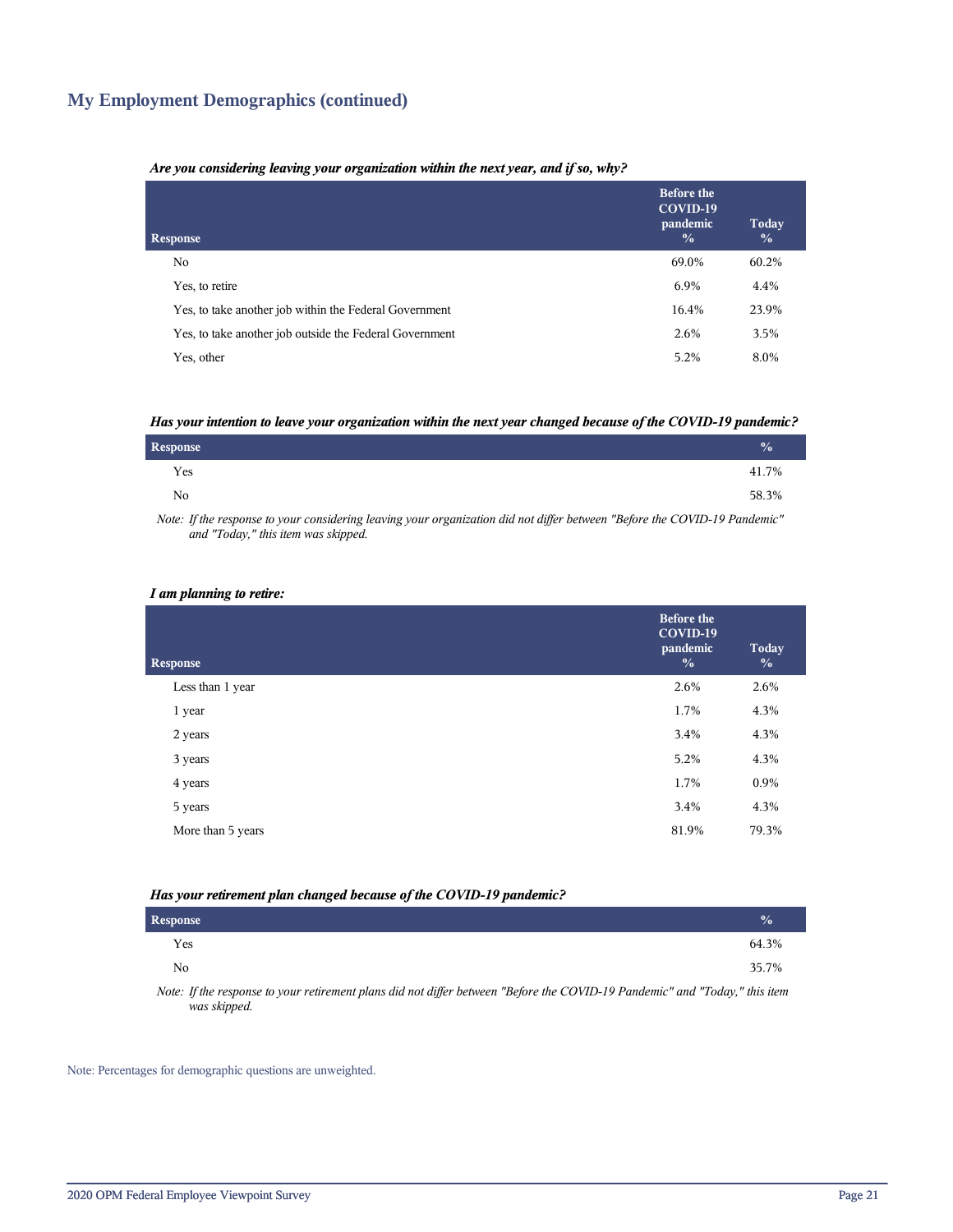# **My Personal Demographics**

| zire you of ruspuna, Luuno, or Spunsh origin. |                            |  |
|-----------------------------------------------|----------------------------|--|
| Response                                      | $\mathcal{N}_{\mathsf{m}}$ |  |
| Yes                                           | $- -$                      |  |
| No                                            | $- -$                      |  |
|                                               |                            |  |

# *Are you of Hispanic, Latino, or Spanish origin?*

*Note: All results are suppressed when any single demographic category has fewer than 4 responses.*

### *Please select the racial category or categories with which you most closely identify.*

| <b>Response</b> |                                  | $\frac{0}{0}$ |
|-----------------|----------------------------------|---------------|
|                 | White                            | 30.7%         |
|                 | <b>Black or African American</b> | 4.4%          |
|                 | All other races                  | 64.9%         |
|                 |                                  |               |

### *What is your age group?*

| <b>Response</b>    |     |
|--------------------|-----|
| 29 years and under | --  |
| 30-39 years old    | --  |
| 40-49 years old    | $-$ |
| 50-59 years old    | --  |
| 60 years or older  | --  |
| .                  |     |

*Note: All results are suppressed when any single demographic category has fewer than 4 responses.*

### *What is the highest degree or level of education you have completed?*

| <b>Response</b>                                 |         |
|-------------------------------------------------|---------|
| Less than High School/ High School Diploma/ GED | $6.1\%$ |
| Certification/Some College/Associate's Degree   | 35.1%   |
| Bachelor's Degree                               | 26.3%   |
| Advanced Degrees (Post Bachelor's Degree)       | 32.5%   |

Note: Percentages for demographic questions are unweighted. For confidentiality reasons, percentages for the 'My Personal Demographics' questions may be suppressed. Any suppressed percentages are noted.